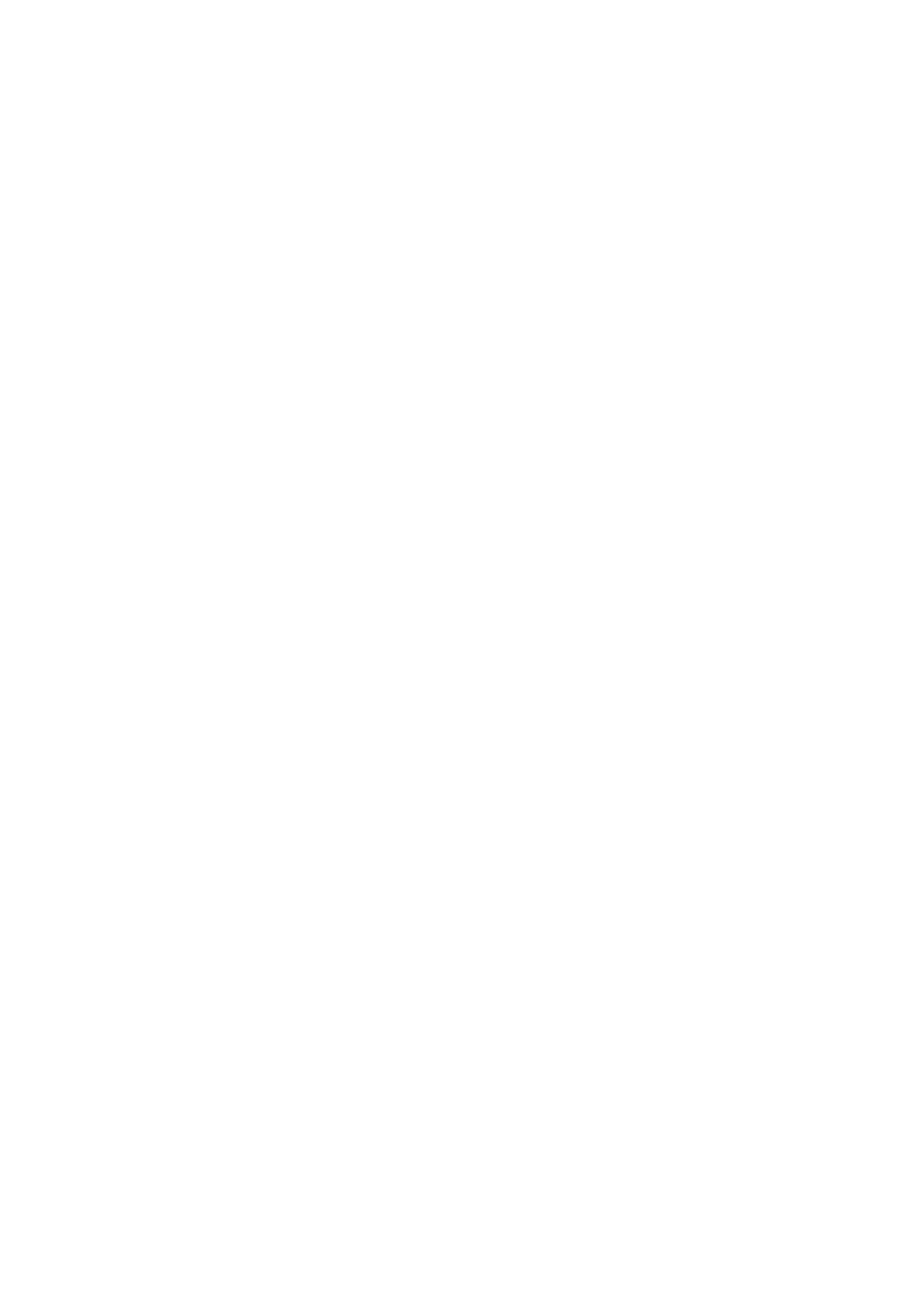## **Metropolitan Region Scheme Amendment 1389/57 (minor amendment)**

## **Lot 556 Curtin Avenue, Cottesloe (The McCall Centre)**

**Amendment Report**

**Towns of Cottesloe and Mosman Park**



February 2022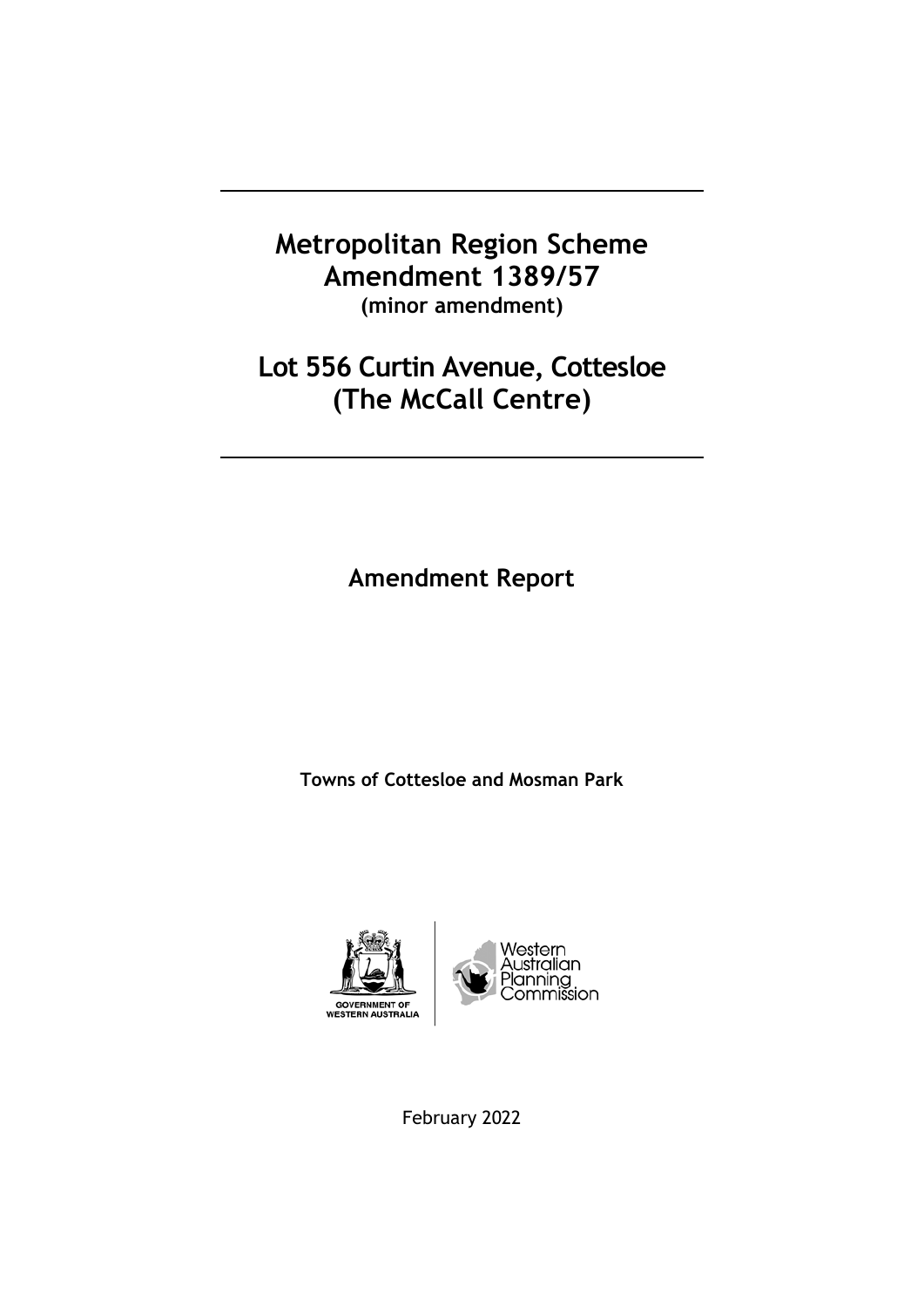The Western Australian Planning Commission acknowledges the traditional owners and custodians of this land. We pay our respect to Elders past and present, their descendants who are with us today, and those who will follow in their footsteps.

#### **Disclaimer**

This document has been published by the Western Australian Planning Commission. Any representation, statement, opinion or advice expressed or implied in this publication is made in good faith and on the basis that the government, its employees and agents are not liable for any damage or loss whatsoever which may occur as a result of action taken or not taken, as the case may be, in respect of any representation, statement, opinion or advice referred to herein. Professional advice should be obtained before applying the information contained in this document to particular circumstances.

© State of Western Australia

Published by the Western Australian Planning Commission Gordon Stephenson House 140 William Street Perth WA 6000

Locked Bag 2506 Perth WA 6001

MRS Amendment 1389/57 Amendment Report File 833-2-1-80 Pt 1

Published February 2022

Internet: www.dplh.wa.gov.au<br>Email: info@dplh.wa.gov.au Email: info@dplh.wa.gov.au Phone: (08) 6551 8002 Fax: (08) 6551 9001 National Relay Service: 13 36 77

This document is available in alternative formats on application to the Department of Planning, Lands and Heritage Communications Branch.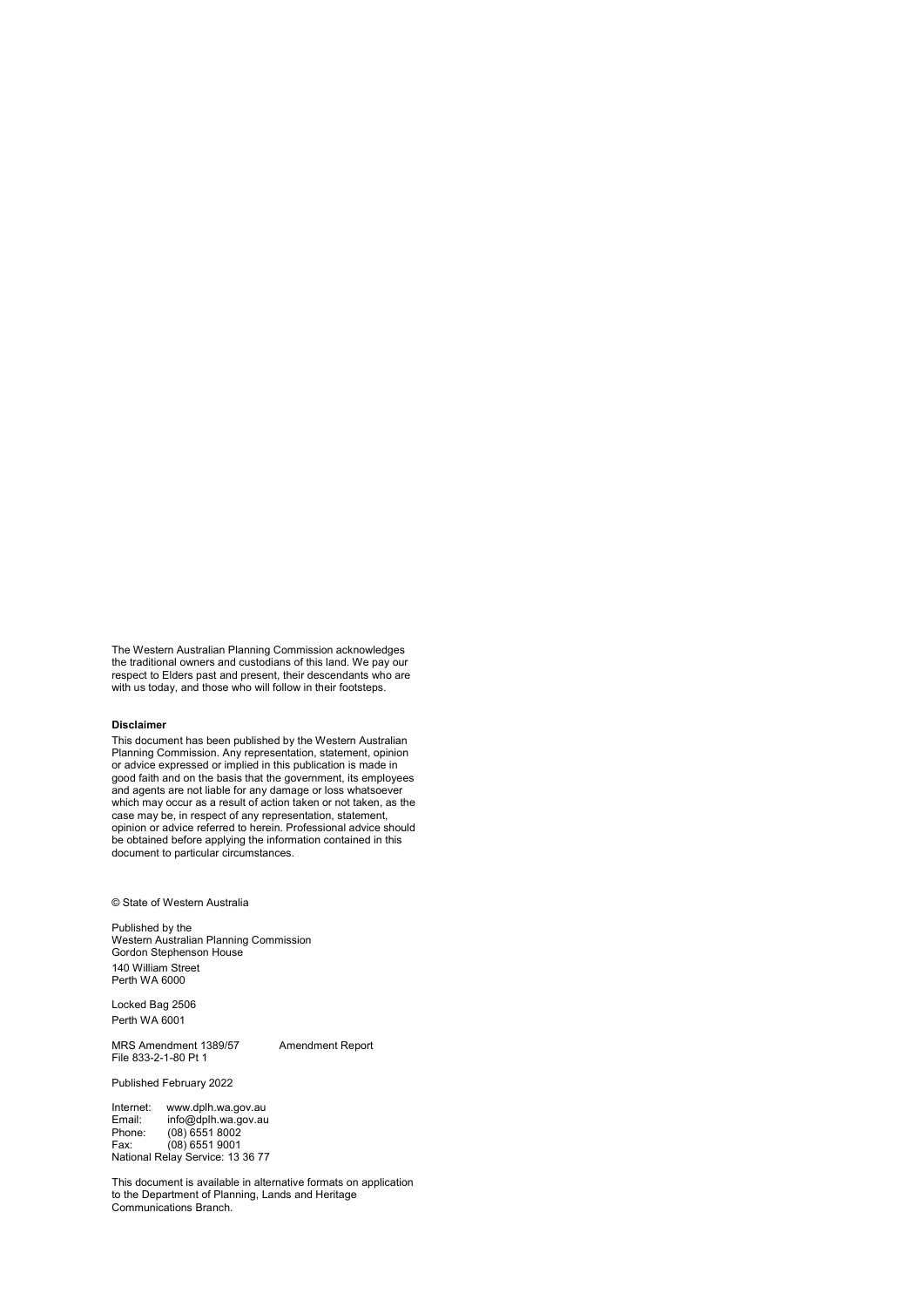## **Contents**

## Amendment Report

| $\mathbf 1$    |                                                      |
|----------------|------------------------------------------------------|
| $\overline{2}$ |                                                      |
| 3              |                                                      |
| 4              |                                                      |
| 5              |                                                      |
| 6              | Coordination of local and region scheme amendments 5 |
| 7              |                                                      |
| 8              |                                                      |
| 9              |                                                      |
| 10             |                                                      |
| 11             |                                                      |
| 12             |                                                      |
| 13             |                                                      |
|                |                                                      |

| Appendix A Notice of environmental assessment                     |
|-------------------------------------------------------------------|
| Appendix B List of detail plans supporting the amendment          |
| Appendix C Your property and the planning system - region schemes |
| Appendix D Preparing a submission                                 |
| Appendix $E$ Submission form for this amendment (form 57)         |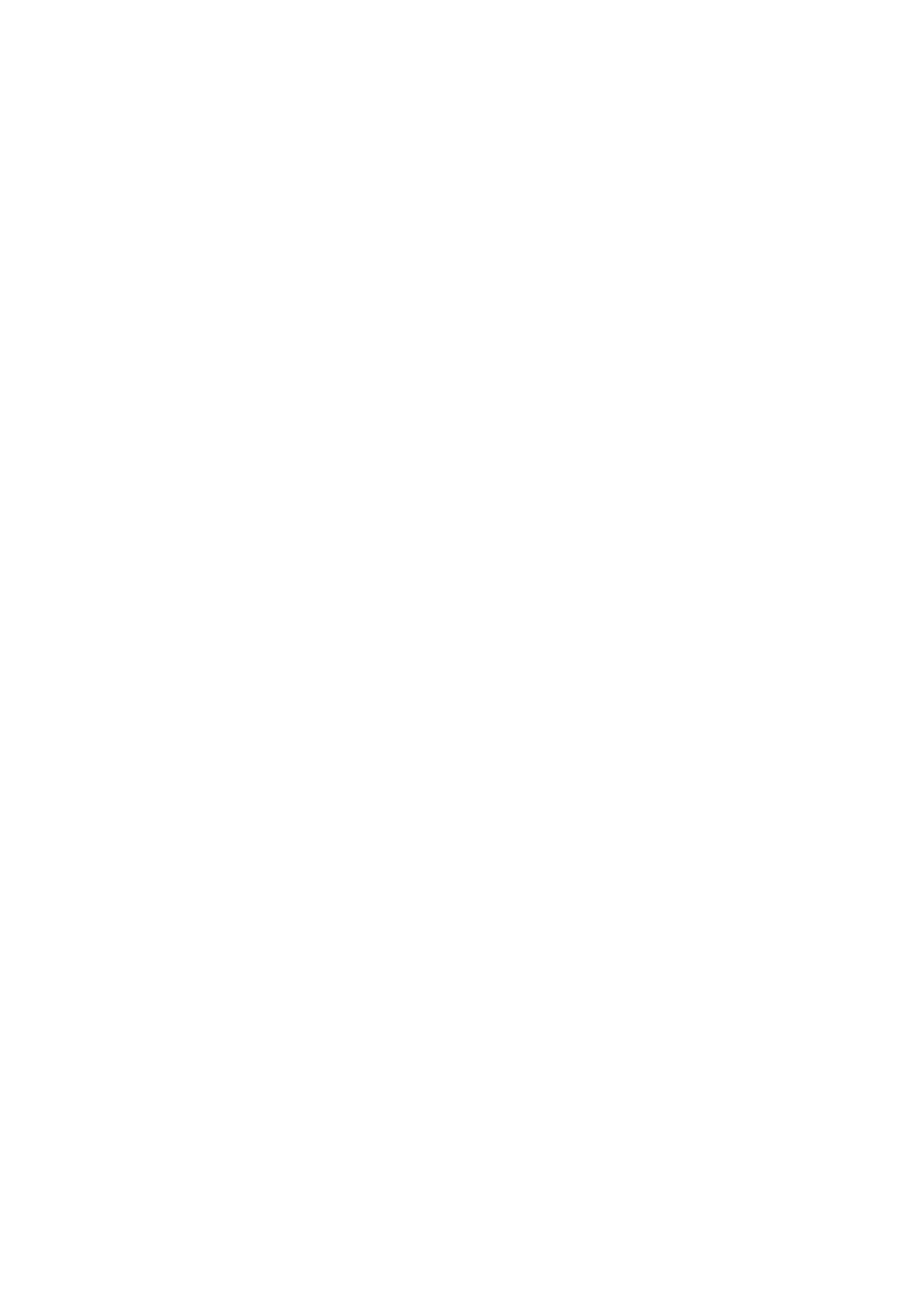## **The Metropolitan Region Scheme What it is and how it is amended - minor**

### **Planning Perth's future**

Perth is currently home to more than 2 million people and this is anticipated to grow to 3.5 million by 2050.

To meet this growth, land must be identified for future housing, employment opportunities, transport, conservation and recreation.

The Metropolitan Region Scheme (MRS) provides for this by defining what land can be used for. It is also the means by which landowners can be compensated for land acquired for public purposes.

#### **The role of the WAPC?**

The Western Australian Planning Commission (WAPC) has statewide responsibility for planning how land in metropolitan and regional areas can be used and developed. The WAPC comprises a Chair and 16 members, representing industry, government and the community.

The WAPC is a statutory authority and operates in accordance with the *Planning and Development Act 2005*. It is supported by the Department of Planning, Lands and Heritage, which provides professional and technical expertise, administrative services and corporate resources.

#### **What is the Metropolitan Region Scheme?**

The MRS is a large town planning scheme which defines how land can be used in the Perth metropolitan area, dividing it into broad zones and reservations. The metropolitan area stretches from south of Rockingham to north of Yanchep and east of Mundaring.

The MRS uses a set of maps and a scheme text to set the planning rules and identify the various zones and reservations.

This plan has been in operation since 1963 and provides the legal basis for planning in the Perth metropolitan area.

The MRS is amended frequently as the region grows and changes.

#### **What is an amendment?**

An amendment to the MRS changes the zoning or reservation of land to allow for a different land use.

When a rezoning or a new reservation is considered, it is classified as either a major or a minor amendment and is advertised to seek comment from landowners, the broader community and all levels of government. Under the Act, the process for proposed major and minor amendments is different.

This process allows for extensive community consultation and discussion in Parliament, prior to a final decision being made.

### **How is the Metropolitan Region Scheme amended?**

The WAPC is responsible for maintaining the MRS, including reviewing and initiating changes where necessary.

The amendment process is regulated by the *Planning and Development Act 2005*. The Act requires an amendment to be consistent with both the *Swan River Trust Act 1988* and the *Heritage of Western Australia Act 1990* and does not allow for an amendment to occur within the defined area of which a redevelopment scheme applies.

The amendment proposed in this report is being made under the provisions of section 57 (often referred to as a minor amendment).

The minor amendment process includes (also see the diagram on page viii):

- Request submitted and considered by the WAPC.
- WAPC determines to either progress or reject application, classifying it as either a major or minor amendment.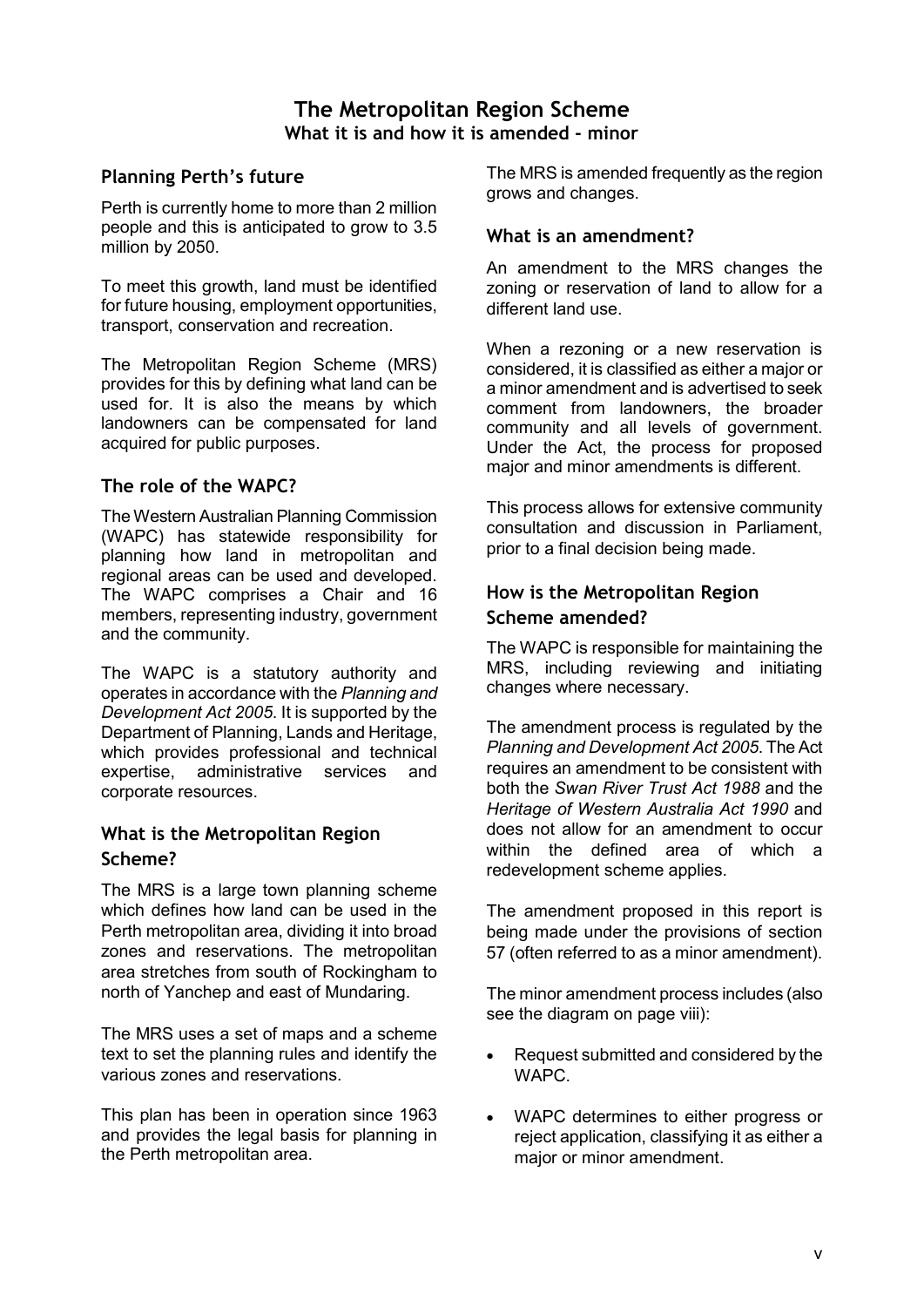- If progressed, the application is referred to the Environmental Protection Authority (EPA) to set the level of environmental assessment. If the EPA requires an environmental review, this is carried out before the amendment is advertised.
- Proposed amendment is advertised for public comment. Advertisements are placed in local and statewide newspapers and the information is made available on [www.dplh.wa.gov.au/mrs-amendments.](http://www.dplh.wa.gov.au/mrs-amendments) Landowners directly affected by a proposed amendment are contacted in writing. Where there is an environmental review, this is also made available for comment.
- WAPC receives public submissions over a period of 60 days.
- WAPC reviews the proposed amendment in light of both the submissions and planning advice provided by the Department of Planning, Lands and Heritage.
- WAPC provides recommendation to the Minister for Planning whether to accept, reject or modify the proposed amendment.
- Minister considers proposed amendment.
- If approved, with or without modification, the amendment becomes legally effective in the MRS with the publishing of a notice in the Government Gazette. If declined, the amendment is discarded.
- Within three months of an MRS amendment being finalised, all affected local governments must initiate an amendment to its local planning scheme to match the new zonings.

#### **Zones and reservations**

Zones and reservations in the MRS are broad categories to define how land can be used and developed. The following descriptions are a guide only.

#### **Zones**

Urban: areas in which a range of activities are undertaken including residential, commercial, recreational and light industry.

Urban deferred: land identified for future urban uses following the extension of urban services, the progressive development of adjacent urban areas, and resolution of any environmental and planning requirements relating to development.

The WAPC must be satisfied that these issues have been addressed before rezoning to urban.

Central city area: strategic regional centres for major retail, commercial and office facilities as well as employment, civic, business and residential uses.

Industrial and special industrial: land on which manufacturing, processing, warehousing and related activities are undertaken.

Rural: land on which a range of agricultural, extractive and conservation uses is undertaken.

Private recreation: areas of significance to the region's recreation resource, which are (or are proposed to be) managed by the private sector.

Rural - water protection: rural land over public groundwater areas where land use is controlled to avoid contamination.

#### **Reservations**

Land reserved for community purposes. It may be reserved to protect a resource or to provide areas for infrastructure.

Parks and recreation: land of regional significance for ecological, recreation or landscape purposes.

Railways: provides for public transit routes, freight rail lines and associated facilities such as marshalling yards, maintenance depots and park n' ride stations.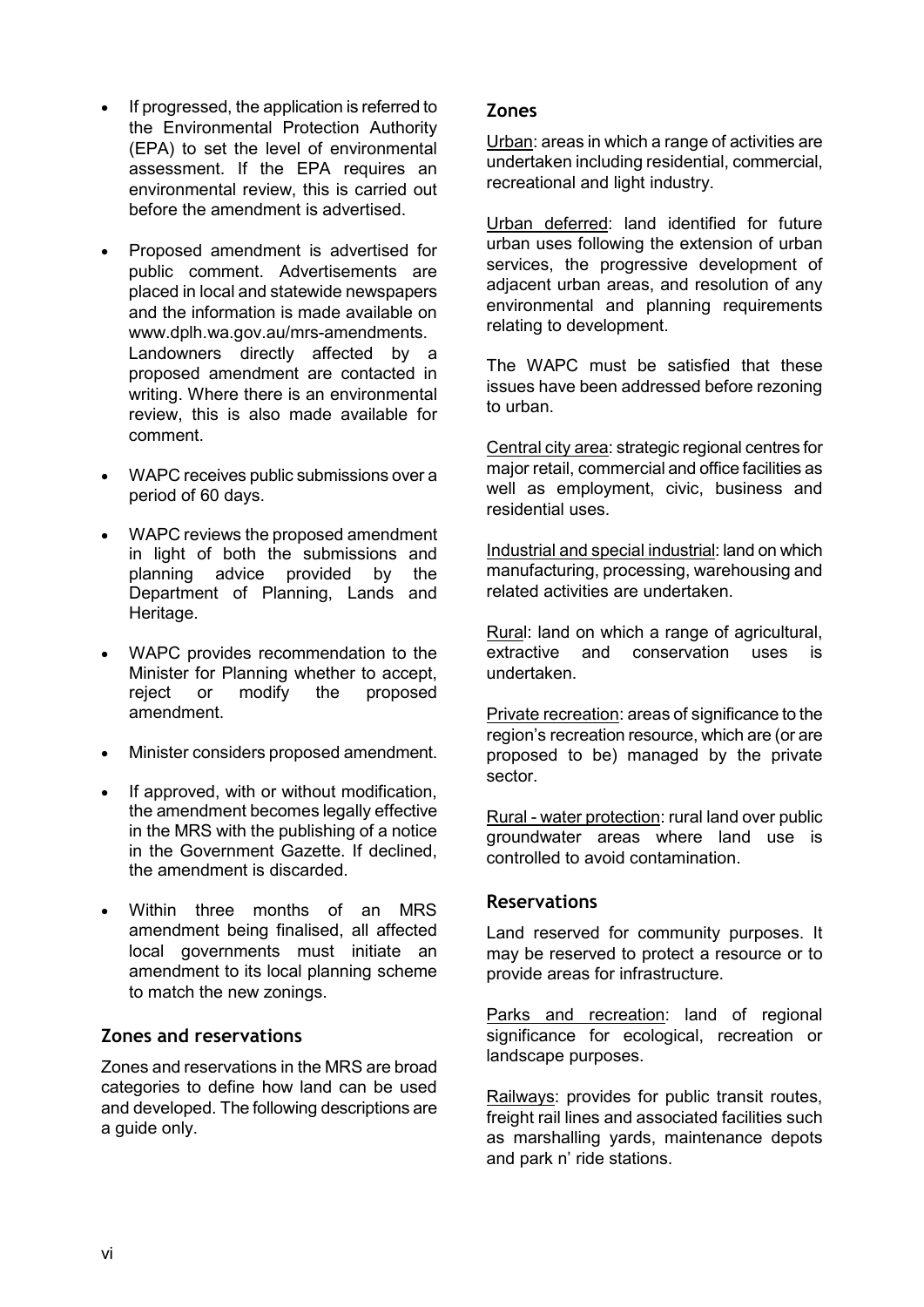Port installations: regional maritime shipping **facilities** 

State forests: areas of woodland located on Crown land and managed under the *Conservation and Land Management Act 1984.*

Water catchments: water sources protected for high quality public water supply. These areas have strict controls on land use to avoid pollution of the water resource.

Civic and cultural: significant civic precincts and buildings.

Waterways: permanent inland and coastal waters including many rivers and reservoirs.

Public purposes: land for public facilities such as hospitals, high schools, universities, prisons, utilities for electricity, water and treatment of wastewater, commonwealth government and other special uses.

Primary regional roads: important regionally significant roads as part of the planned road network that are currently, or proposed to be declared, under the *Main Roads Act 1930*.

Other regional roads: roads of regional significance in the planned road network for which the planning responsibilities are shared by the WAPC and local governments.

#### **What if my land is rezoned?**

Landowners may find that an amendment seeks to rezone their property, for example from rural to urban or urban deferred.

If the zoning is changed, landowners do not have to change their lifestyle or the way they use the land. However, depending on the new zone, there may be opportunities to change the land use, such as seek approval to subdivide or apply to develop it in some way that suits the new zoning.

The WAPC realises that many people choose their properties because they like them as they are and may not want to change from, for example, a rural-residential lifestyle to an urban area. Others are keen to change the land use.

For these reasons, amendments to the MRS are advertised so that all affected landowners and the broader community have time to examine the proposal and provide their comment.

#### **What if my land is reserved?**

Land is reserved because it will eventually be needed for a public purpose such as parks and recreation or other regional roads.

If your land is proposed to be reserved in an advertised amendment, you can continue to use and enjoy your property. Generally, reserved land can remain in private ownership until it is needed for the purpose for which it is reserved.

To protect landowners, there are procedures for acquisition or compensation by the WAPC. These are outlined in *Your Property and the planning system – region schemes*, a leaflet reproduced at the back of this report and online at [https://www.dplh.wa.gov.au/your](https://www.dplh.wa.gov.au/your-property-and-region-schemes)[property-and-region-schemes](https://www.dplh.wa.gov.au/your-property-and-region-schemes).

#### **How can my views be heard?**

You can lodge a submission during the advertised period:

- online at [www.dplh.wa.gov.au/mrs](http://www.dplh.wa.gov.au/mrs-amendments)[amendments.](http://www.dplh.wa.gov.au/mrs-amendments)
- in writing to Western Australian Planning Commission, Level 2, 140 William Street, Perth 6000 (a submission form is included at the back of this report).

#### **Publications**

Amendments made to the MRS using the provisions of section 57 will in most cases have information published under the following titles:

#### Amendment report

This document is available from the start of the public submission period of the proposed amendment. It sets out the purpose and scope of the amendment, explains why the proposal is considered necessary, and informs people how they can comment.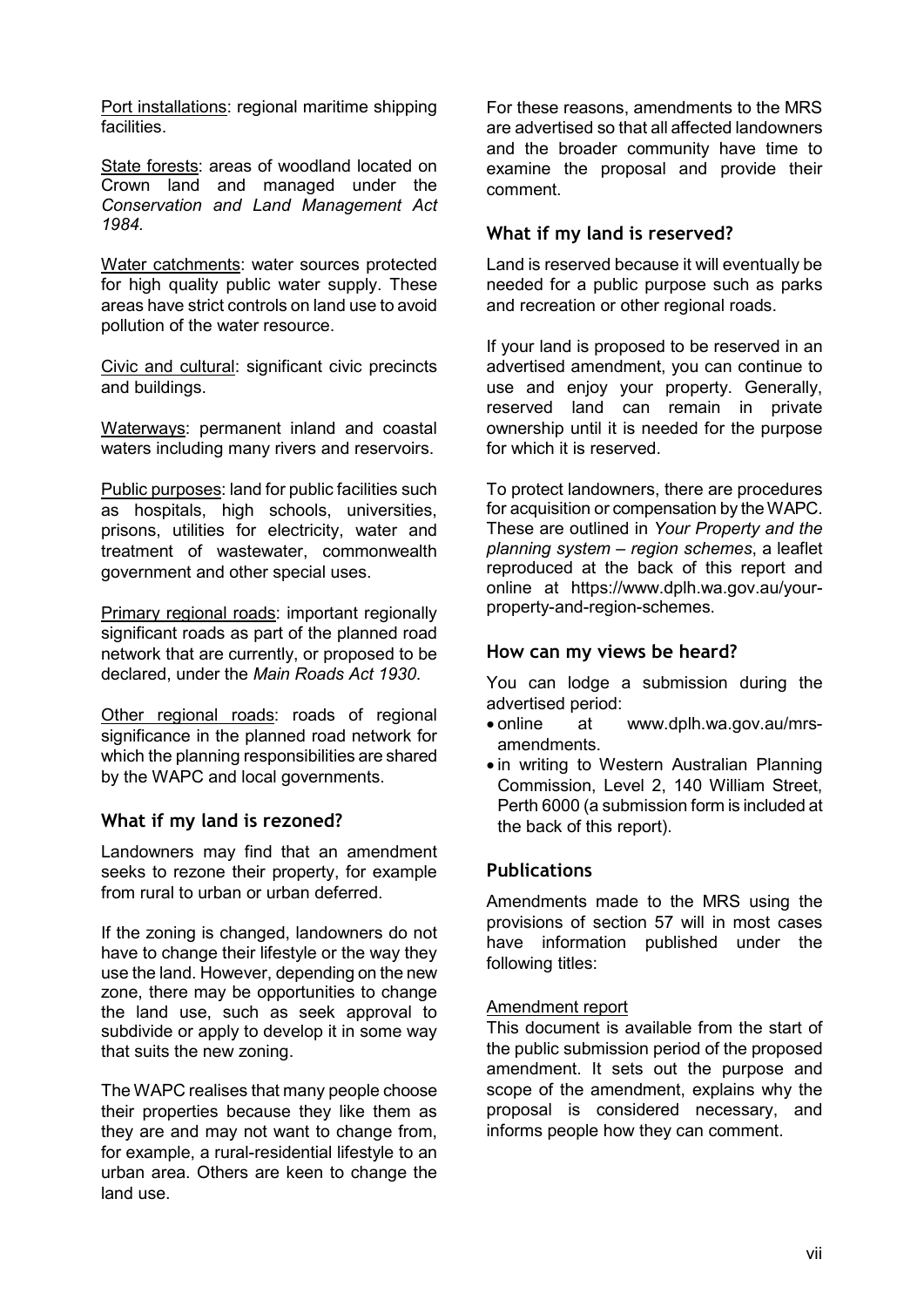#### Environmental review report

The EPA considers the environmental impact of an amendment to the MRS before it is advertised. Should the EPA require formal assessment, an environmental review is undertaken, and that information is made available for comment at the same time as the *Amendment Report*.

#### Report on submissions

This publication documents the planning rationale, determination of submissions received, and the recommendations for final approval of the amendment made by the WAPC.

#### **Submissions**

All written submissions received on the proposed amendment are reproduced as a public record.

A simple diagram of the amendment process.

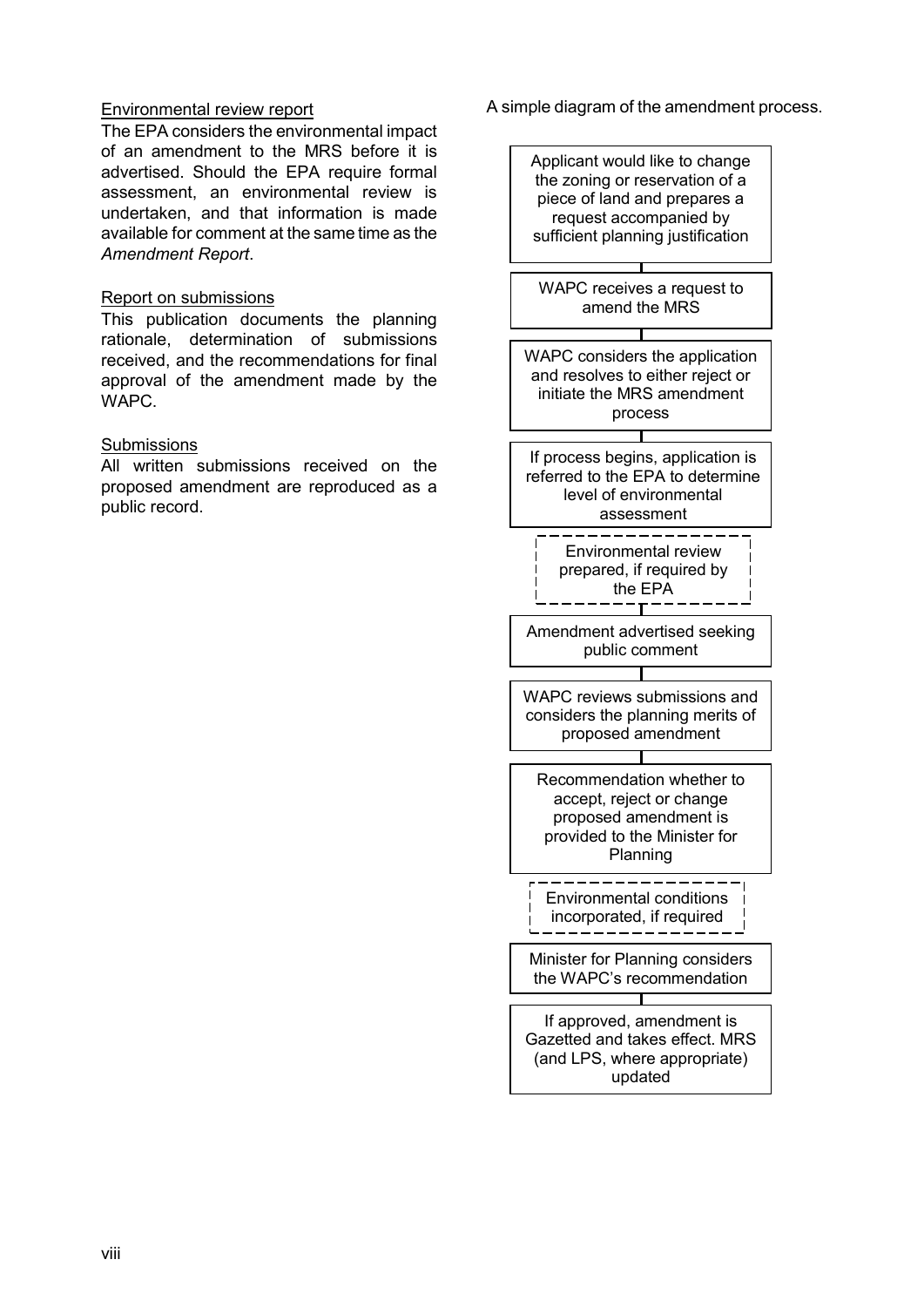## **Abbreviations**

| <b>AHA</b>    | Aboriginal Heritage Act                    |
|---------------|--------------------------------------------|
| <b>CMP</b>    | <b>Conservation Management Plan</b>        |
| <b>DFES</b>   | Department of Fire and Emergency Services  |
| <b>DPLH</b>   | Department of Planning, Lands and Heritage |
| <b>EPA</b>    | <b>Environmental Protection Authority</b>  |
| <b>LPS</b>    | <b>Local Planning Scheme</b>               |
| <b>MRS</b>    | <b>Metropolitan Region Scheme</b>          |
| <b>SPP</b>    | <b>State Planning Policy</b>               |
| <b>SWALSC</b> | South West Aboriginal Land and Sea Council |
| <b>WAPC</b>   | Western Australian Planning Commission     |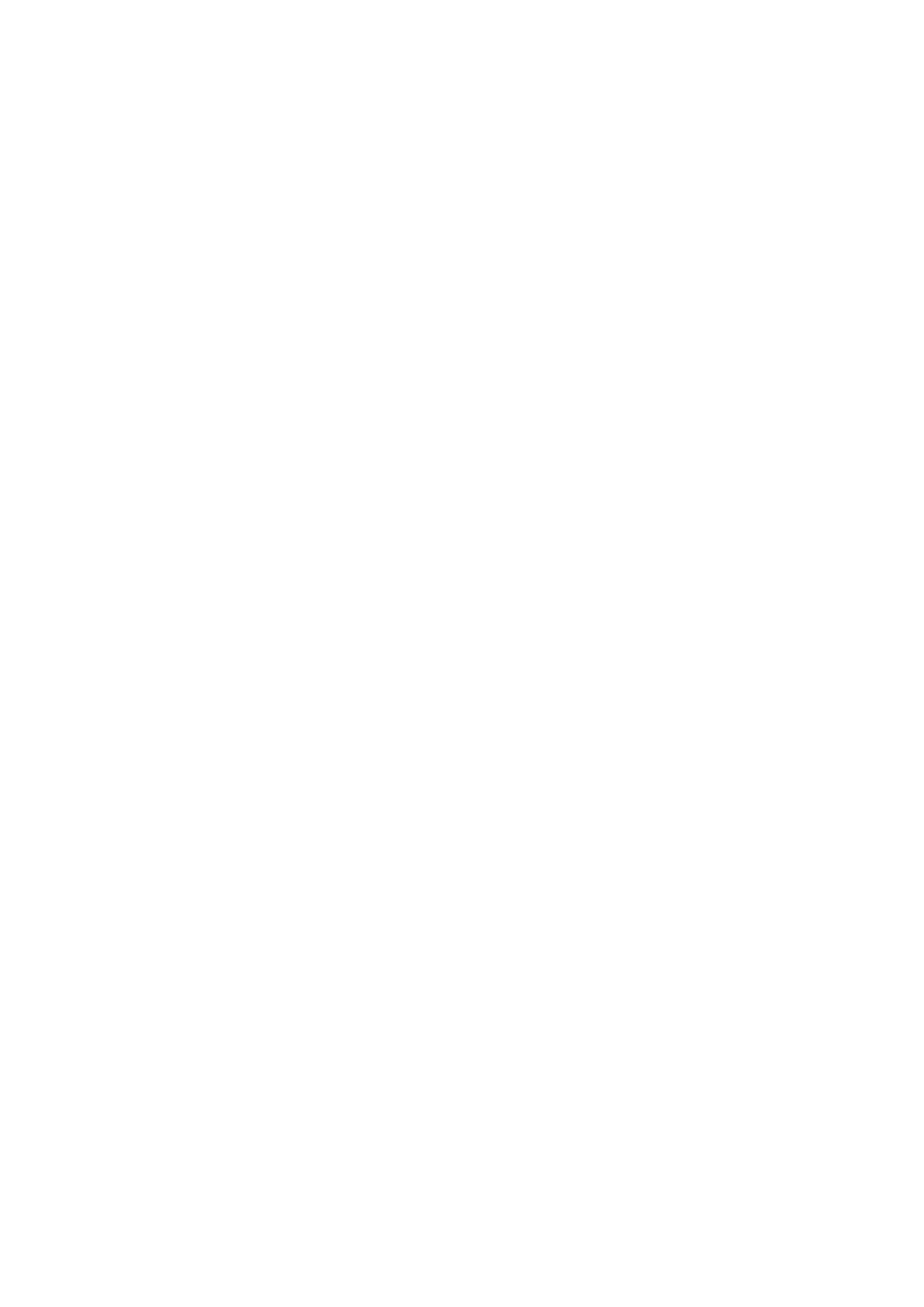# **Amendment Report**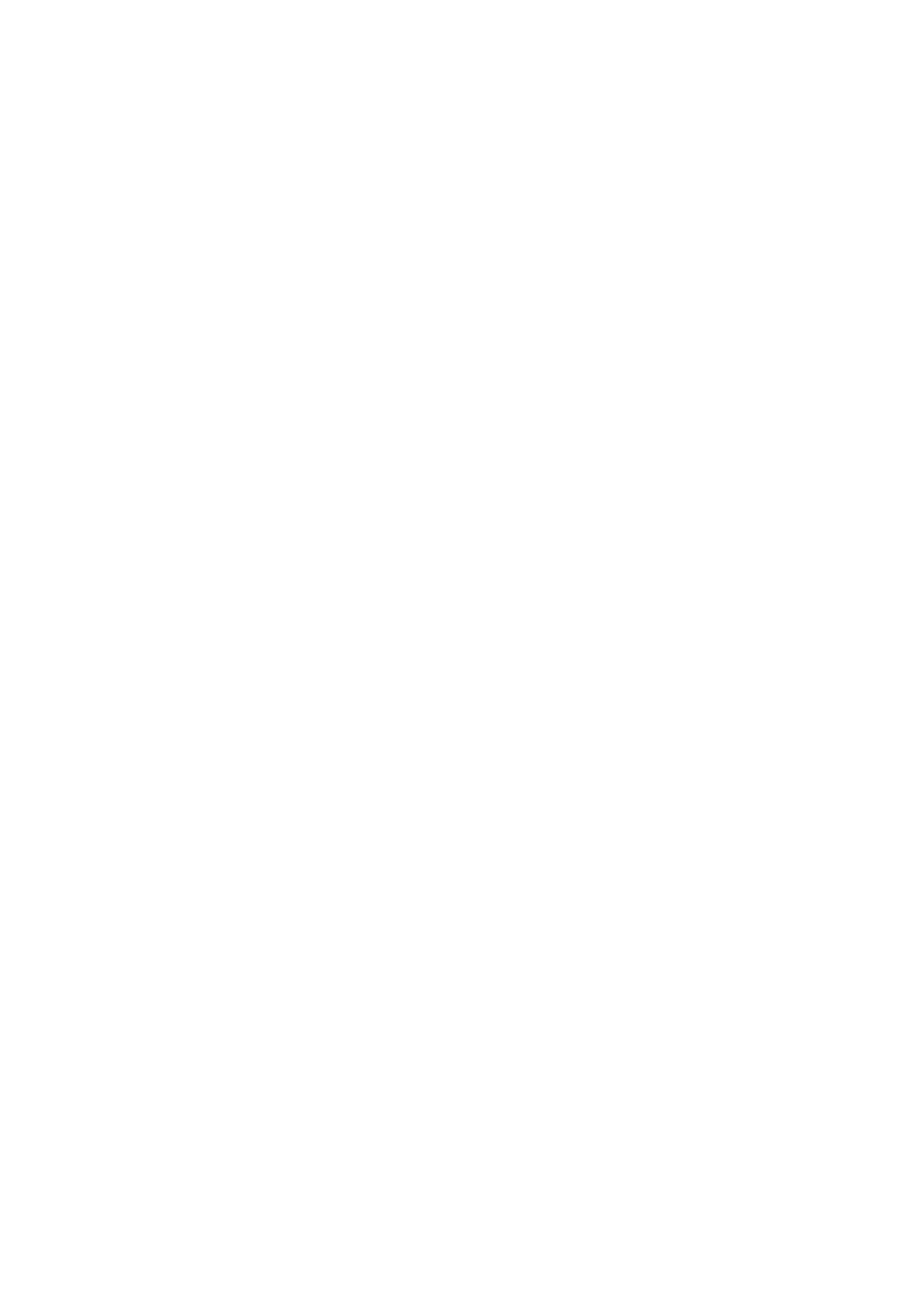#### **Metropolitan Region Scheme Amendment 1389/57**

## **Lot 556 Curtin Avenue, Cottesloe (The McCall Centre)**

#### **Amendment Report**

#### **1 Purpose**

The purpose of the amendment is to transfer approximately 8,028 square metres of land in Cottesloe from the Public Purposes - Special Uses reservation to the Urban zone in the Metropolitan Region Scheme (MRS), as shown on the *Amendment Figure - Proposal 1.*

The proposed Urban zoning will facilitate further planning to provide for the sale and redevelopment of the site and the adaptive re-use of heritage buildings on it.

#### **2 Background**

The amendment area is located within the Towns of Cottesloe and Mosman Park and is located approximately eleven kilometres south-west of the Perth Central Business District, two kilometres south of the Cottesloe beachfront and four kilometres north of the Fremantle city centre.

The site is owned by the State Government and is occupied by the former Cottesloe Cable Station, which is listed on the State Register of Heritage Places. In more recent years the buildings on the site have been known as the McCall Centre and were occupied by then Department of Child Protection and Family Support until 2016. The buildings have been unoccupied since then.

The site is now surplus to government requirements, and the proposed Urban zoning is being sought to facilitate the sale of the site and further planning to provide for the conservation and protection of the heritage listed buildings on the site.

The amendment area is reserved Public Purposes - Special Uses in the MRS, and adjacent land to the west, north and east is reserved Parks and Recreation. Land set aside for the future alignment of Curtin Avenue to the east is reserved Primary Regional Roads, and the Beehive Montessori School site to the south is reserved Public Purposes - Special Uses in the MRS.

Land use and development within the amendment area is controlled by the MRS given it is reserved Public Purposes - Special Uses. Should the amendment be approved, the future use and development of the site would be subject to the requirements of the *Town of Cottesloe Local Planning Scheme No. 3* and the *Town of Mosman Park Local Planning Scheme No. 3*.

#### **3 Scope and content of the amendment**

The amendment proposes to rezone Lot 556 Curtin Avenue, Cottesloe from the Public Purposes - Special Uses reservation to the Urban zone under the MRS. The amendment area has an area of approximately 8,028 square metres.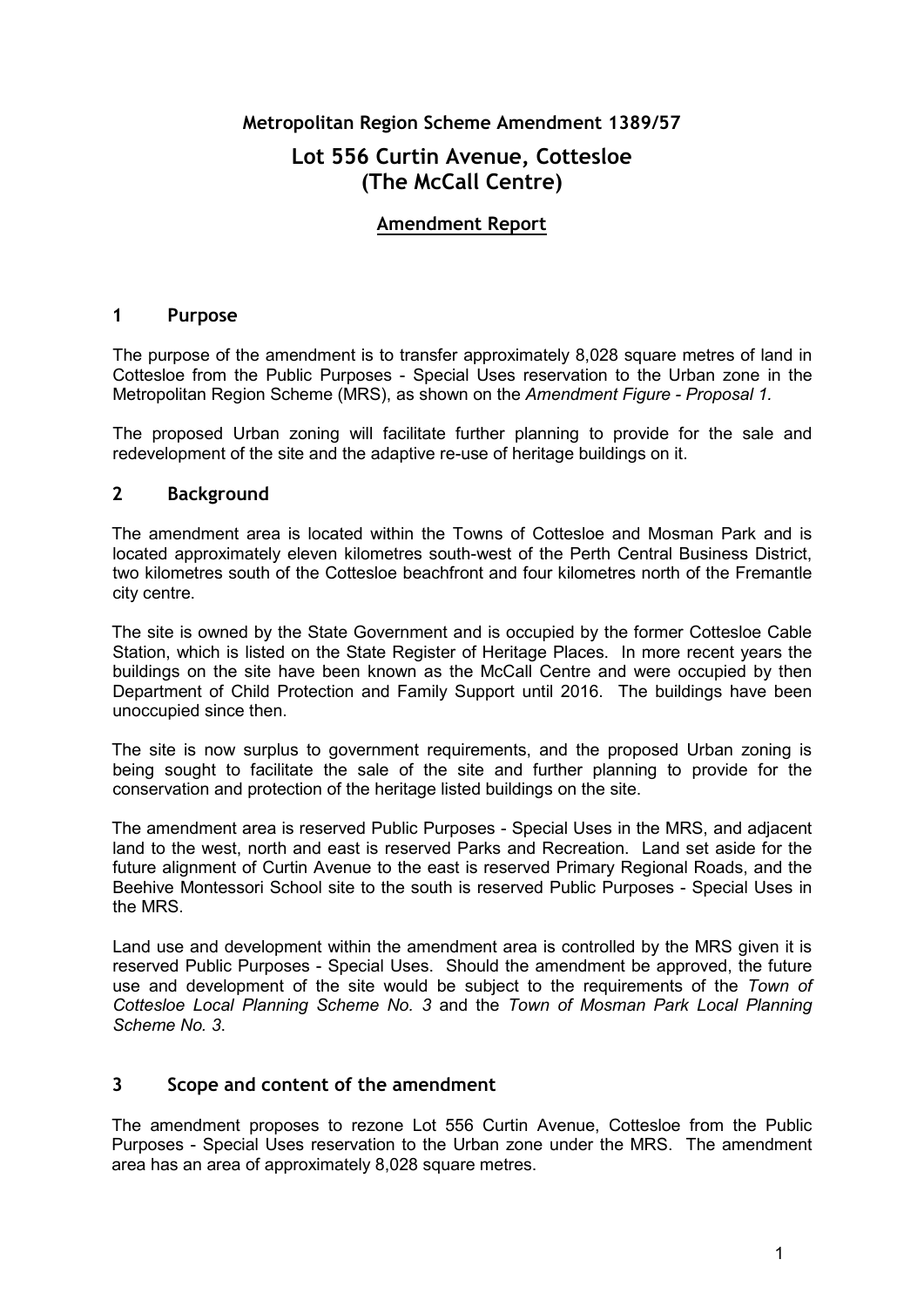#### **4 Discussion**

#### **Strategic Planning Context**

#### **Perth and Peel@3.5 Million and Central Sub-regional Planning Framework**

The *Perth and Peel@3.5 Million* suite of planning documents outlines an envisaged development outcome for the Perth and Peel regions in the future. It makes the case for change from a "business-as-usual" perspective to a more considered, connected, consolidated urban form. Future areas for urban development have been determined in conjunction with the State Government's draft *Strategic Assessment of the Perth and Peel Regions*, in order to avoid and protect areas that have significant regional environmental value.

The *Central Sub-regional Planning Framework* (the Framework) forms part of the *Perth and Peel@3.5 million* suite of planning documents. The Framework identifies the site as "Public Purposes" consistent with its current reservation under the MRS. Surrounding land is designated as "Green Network" and "Urban Corridor" in the Framework, and the "Mosman Park and Victoria Street" Station Precinct is located approximately 160 metres to the north of the site.

Whilst the amendment area is not designated as being part of an Activity Centre, an Urban Corridor or a Station Precinct in the Framework, the amendment is broadly consistent with the intent of the Framework as:

- The amendment area is located adjacent to or close proximity to land designated as "Urban Corridor" or "Station Precinct" in the Framework. The proposed Urban zoning is consistent with the intended development outcomes for these areas.
- The proposed Urban zoning would facilitate the adaptive re-use of heritage buildings on the site, which would ensure the conservation and protection of the heritage values of the site and make a positive contribution to the character and sense of place of the locality. In this respect, the Framework promotes the retention of the character and heritage values within the Metropolitan area.

#### **State Planning Policy 2.6: State Coastal Planning Policy**

*State Planning Policy 2.6: State Coastal Planning Policy* (SPP 2.6) sets out the matters which should be considered in the planning and development of land within the coastal zone. These matters include the establishment of foreshore reserves, the protection and enhancement of coastal values and the management of development and land use change. A key focus of SPP 2.6 is ensuring that development within the coastal zone takes into account coastal processes and hazards.

A coastal hazard setback assessment prepared in support of the amendment indicates that the amendment area is not likely to be impacted by coastal processes over a 100-year planning timeframe. As such the amendment is consistent with SPP 2.6.

#### **State Planning Policy 3.0: Urban Growth and Settlement**

*State Planning Policy 3.0 - Urban Growth and Settlement* (SPP 3.0) sets out the principles and considerations that guide the development of new urban growth areas and settlements. Its objectives include promoting the growth and development of urban areas in response to the social and economic needs of communities, enhancing the quality of life in those communities, and creating an identifiable sense of place for each community.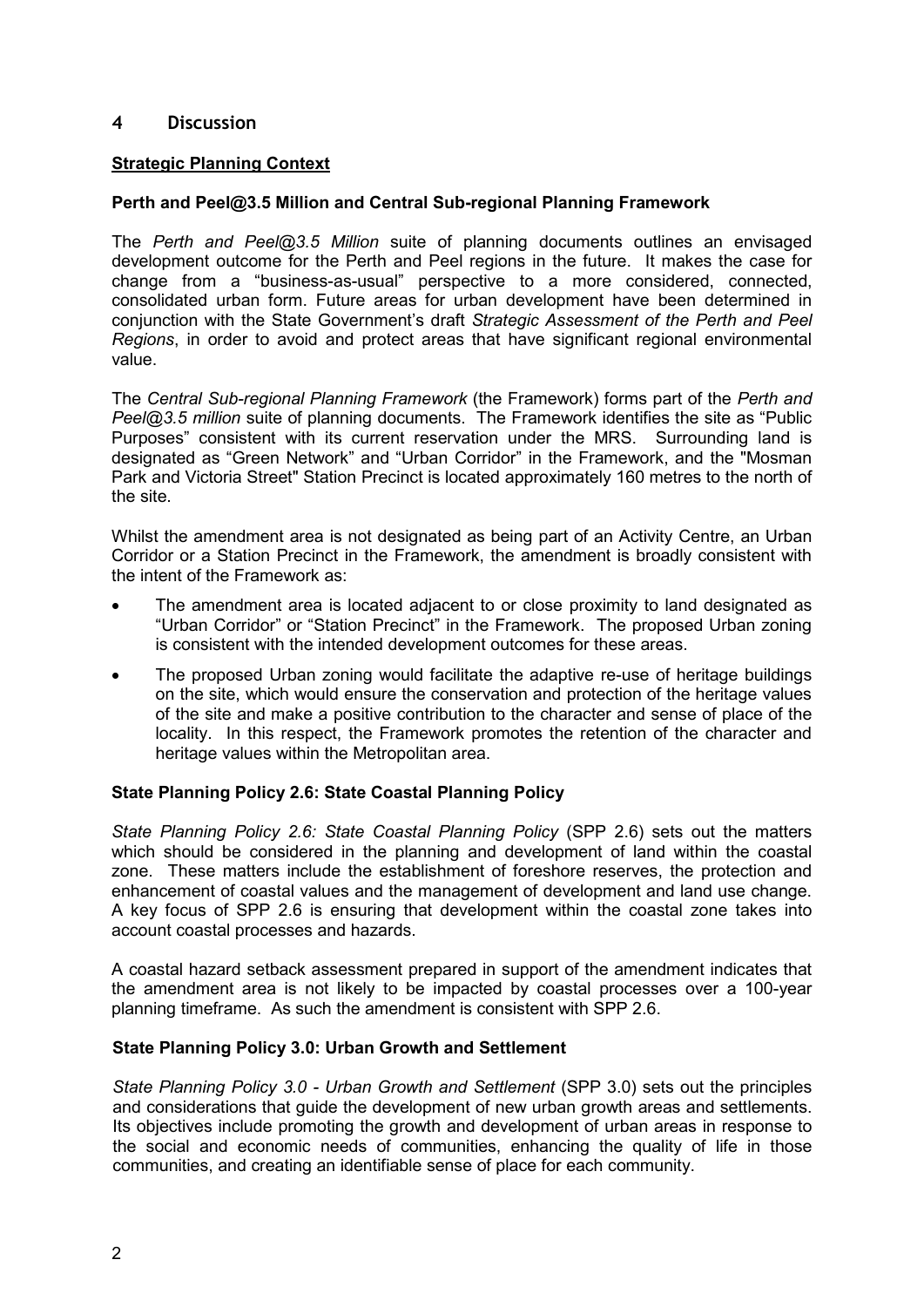The amendment is consistent with SPP 3.0 as the proposed Urban rezoning will facilitate the adaptive re-use of the heritage listed buildings on the site, which will positively contribute to improving the sense of place for the locality and enhancing the quality of life for surrounding communities.

#### **State Planning Policy 3.5: Historic Heritage Conservation**

*State Planning Policy 3.5: Historic Heritage Conservation (SPP 3.5)* seeks to ensure the conservation and protection of places and areas of historic heritage significance. The objectives of SPP 3.5 include conserving places and areas which are of historic heritage significance and ensuring that development does not adversely affect the significance of heritage places and areas.

Some of the buildings on the site form part of the Old Cable Station heritage place, which is on the State Register of Heritage Places. The proposed Urban zoning will facilitate the adaptive re-use of the heritage buildings on the site which would assist with the conservation and protection of the significant heritage values of the site. In addition to this, the heritage values of the site will be appropriately protected in the subsequent stages of the planning process through the implementation of the recommendations of a Conservation Management Plan (CMP) prepared for the site, and any advice provided on future planning proposals by the Heritage Council of Western Australia. In this respect:

- The CMP recommends that the site should be developed in a manner which protects the landmark views to the site and would retain the Cable Station building as the prominent built form on the site.
- Any future development application for the site would be subject to the requirements of the *Heritage Act 2018*, which require the decision-maker to seek and consider the advice of the Heritage Council of Western Australia.

On the basis of the above the amendment is consistent with SPP 3.5.

#### **State Planning Policy 3.7 - Planning in Bushfire Prone Areas**

*State Planning Policy 3.7 - Planning in Bushfire Prone Areas* (SPP 3.7) seeks to guide the implementation of effective risk-based land use planning and development to preserve life and reduce the impact of bushfire on property and infrastructure. It applies to all higher order strategic planning documents, strategic planning proposals, subdivision and development applications in designated bushfire prone areas (unless exemptions apply). The accompanying *Guidelines for the Planning in Bushfire Prone Areas* (the Guidelines) provide supporting information to assist in the interpretation of the objectives and policy measures outlined in SPP 3.7. They provide advice on how bushfire risk is to be addressed when planning, designing or assessing a planning proposal within a bushfire prone area.

The Department of Fire and Emergency Services (DFES) has reviewed a bushfire management plan (BMP) for the site and advises that it requires modification to demonstrate compliance with the bushfire protection criteria of the Guidelines. Nonetheless, DFES recommends that the amendment can proceed as these modifications can be undertaken in subsequent stages of the planning process. On this basis the BMP is consistent with the intent of SPP 3.7.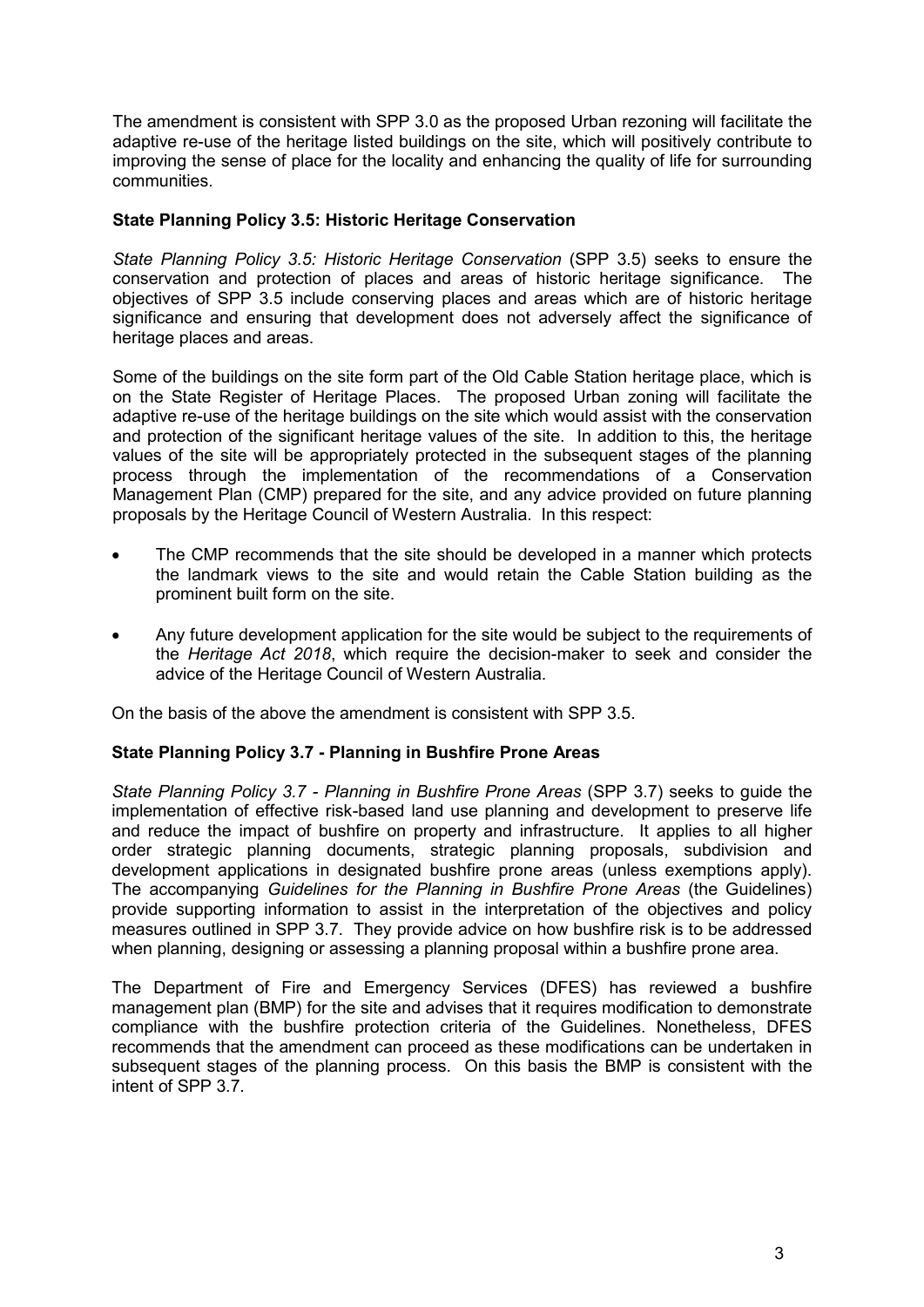#### **State Planning Policy 5.4 - Road and Rail Noise**

*State Planning Policy 5.4 - Road and Rail Noise* (SPP 5.4) aims to minimise the adverse impact of road and rail noise on noise-sensitive land-use and / or development within the specified trigger distance of strategic freight and major traffic routes and other significant freight and traffic routes.

As Curtin Avenue and the Perth – Fremantle railway are in close proximity to the amendment area there is the potential for noise attenuation to be required. The exact nature of these measures will be determined at the detailed structure planning stage through negotiations with Main Roads Western Australia, Public Transport Authority and the local governments and may result in subdivision and development approval conditions. It is considered that the proposed amendment is consistent with the intent of SPP 5.4.

#### **Statutory Planning Context**

#### **Environment**

The amendment area does not contain any vegetation which is identified as part of a threatened ecological community.

#### **Urban Water Management**

The Department of Water and Environmental Regulation does not object to the initiation of the amendment, and has not identified any need for a district or local water management strategy to be prepared in support of the amendment.

#### **Water and wastewater infrastructure**

The amendment area is currently serviced with water and reticulated sewerage.

#### **5 Aboriginal Heritage**

The *Aboriginal Heritage Act 1972* (AHA) is administered by the Department of Planning, Lands and Heritage and provides for the protection and preservation of Aboriginal heritage and culture throughout Western Australia, including places and objects that are of significance to Aboriginal people. Aboriginal sites and materials are protected whether or not they have been previously recorded or reported.

The process of rezoning or reservation of land in a region scheme is not in itself directly affected by the AHA. Proposed changes to land-use at MRS amendment stage are broad by nature and do not physically interfere with the land. Consideration of any protection that may be required is addressed more specifically at later stages of the planning process, typically being a local planning scheme amendment and when preparing a local structure plan.

Proponents of proposals are advised to familiarise themselves with the *Aboriginal Heritage Due Diligence Guidelines* (the Guidelines). proponents to identify any risks to Aboriginal heritage and to mitigate risk where heritage sites may be present. The Guidelines are available electronically at: *[https://www.wa.gov.au/system/files/2021-05/AH-Due-diligence-guidelines\\_0.pdf.](https://www.wa.gov.au/system/files/2021-05/AH-Due-diligence-guidelines_0.pdf)*

Nevertheless, in recognising the importance of having reliable Aboriginal information on land and the values attached to it, the Western Australian Planning Commission (WAPC) and the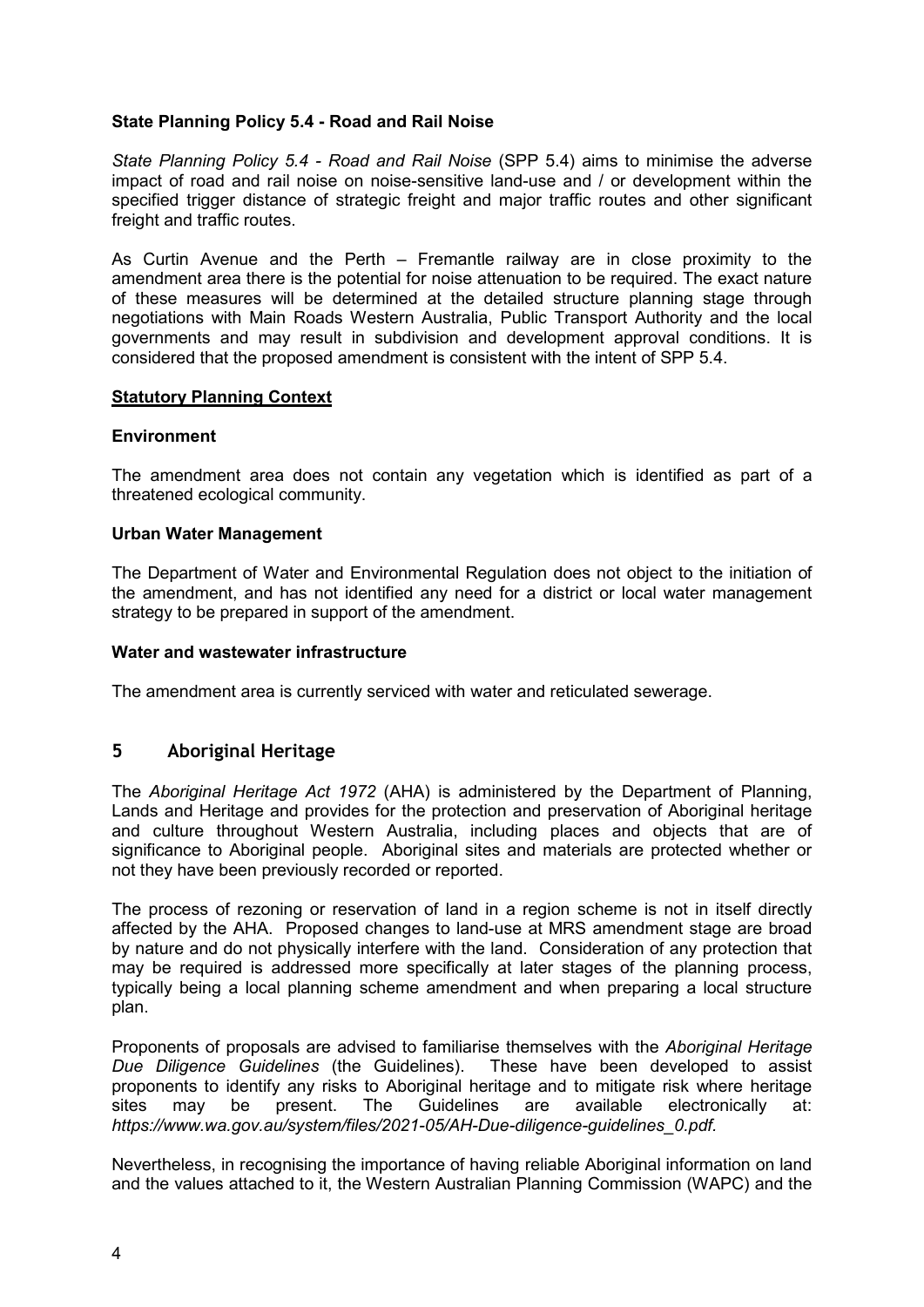Department of Planning, Lands and Heritage have entered into a Memorandum of Understanding with the South West Aboriginal Land and Sea Council (SWALSC) for the provision of Aboriginal consultative services. All MRS amendment proposals likely to be of interest to Aboriginal persons are referred to SWALSC for comment before being released for public submission. SWALSC is the recognised Native Title Representative Body for Western Australia's southwest region and as such is well placed to provide advice on Aboriginal heritage.

The amendment was not referred to SWALSC as part of preliminary investigations as it was not expected to impact on Aboriginal heritage values. However, the amendment will be referred to SWALSC during the formal advertising period.

#### **6 Coordination of local and region scheme amendments**

Under Section 126(3) of the *Planning and Development Act 2005*, the Towns of Cottesloe and Mosman Park have the option of requesting the WAPC to concurrently rezone land being zoned Urban under the MRS to a "Development" zone (or similar) in the respective Local Planning Schemes (LPS). In this regard, the WAPC will make a decision on the concurrent MRS amendment of the site following the close of the public submission period.

#### **7 Substantiality**

The *Planning and Development Act 2005* allows for amendments to the MRS to be processed as either "minor" or "major" amendments depending on whether they are considered to constitute a substantial alteration to the MRS or not. *Development Control Policy 1.9 - Amendment to Region Schemes* sets out the criteria for deciding whether the major or minor process should be followed. In this regard, the amendment is proposed to processed as a "minor" amendment as follows:

- The amendment is not complex, and its size and scale is not regionally significant and does not reflect a significant change to the strategic planning for the Metropolitan region.
- The amendment is broadly consistent with the intent of the *Central Sub-regional Planning Framework*.
- The amendment is not likely to result in significant impacts to the environmental values of the amendment area and its surrounding locality.
- The Town of Mosman Park and key State Government agencies have not raised any matters which would prevent the initiation and advertising of the amendment.

#### **8 Sustainability appraisal**

The proposed Urban zoning will facilitate further planning to provide for the adaptive re-use of the heritage buildings on the site, which would be likely to conserve and protect the heritage values of the site and positively contribution to improving the sense of place and the overall amenity of the locality. Such an outcome would be consistent with the intent of *Central Sub-regional Planning Framework*, SPP 3.0 and SPP 3.5.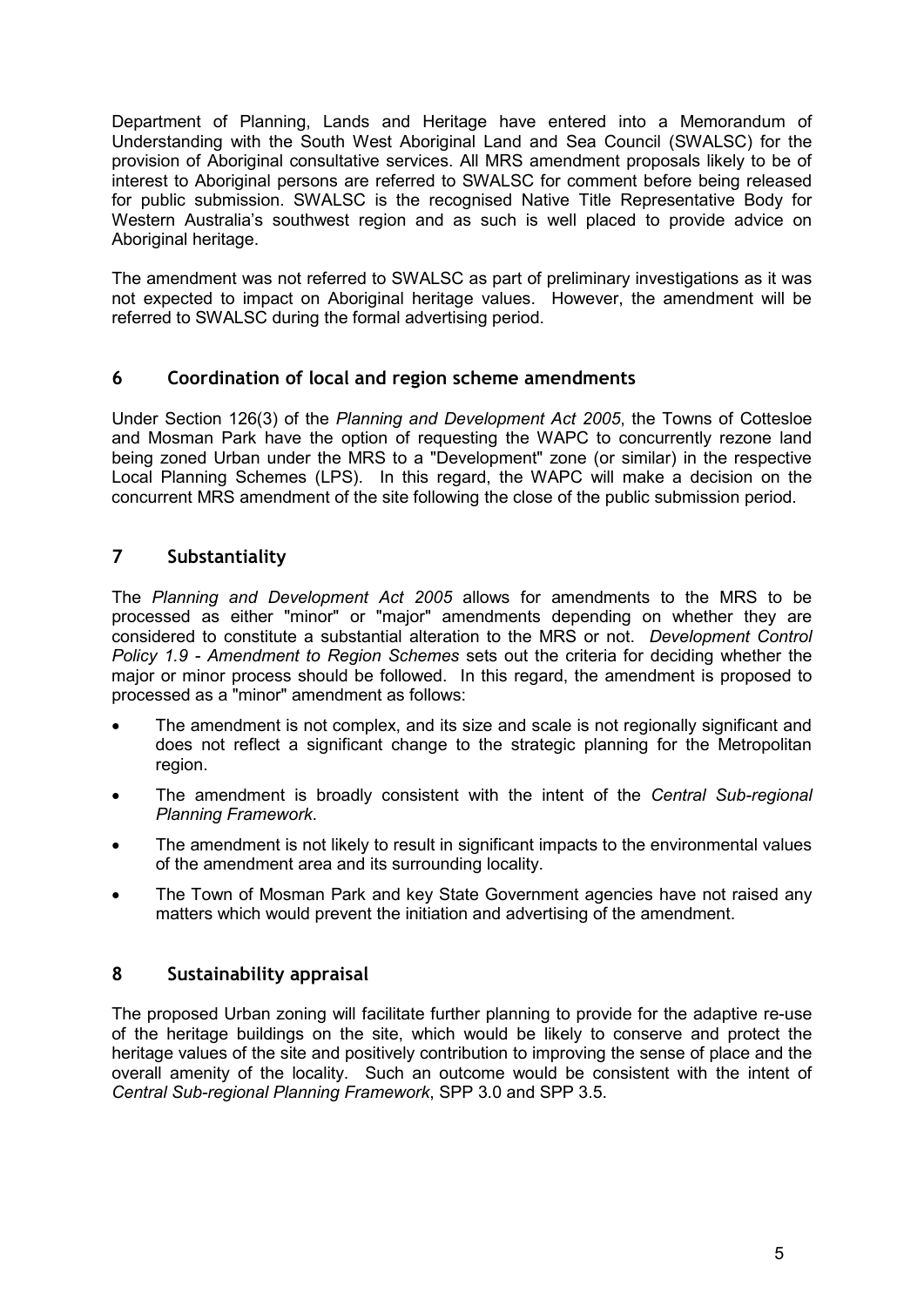### **9 Environmental Protection Authority advice**

The proposed amendment was referred to the Environmental Protection Authority (EPA) for advice on whether environmental assessment would be required.

The EPA has advised that the proposed amendment does not require formal assessment under Part IV of the *Environmental Protection Act 1986*. A copy of the notice from the EPA is included at appendix A.

#### **10 The amendment process**

The procedures for amending the MRS are prescribed by the *Planning and Development Act 2005*. The amendment proposed in this report is being made under the provisions of section 57 of that Act.

In essence, the procedures for an amendment not constituting a substantial alteration to the MRS (often referred to as a minor amendment) involves:

- formulation of the amendment by the WAPC
- referral to the EPA for environmental assessment
- completion of an Environmental Review (if required) to EPA instructions
- public submissions being sought on the proposed amendment (including environmental review if required)
- consideration of submissions
- approval, with or without any modifications in response to submissions, or refusal to approve, by the Minister
- the amendment takes legal effect with Gazettal of the Minister's approval.

An explanation of this process entitled *The Metropolitan Region Scheme, what it is and how it is amended*, can be found in the front of this report.

#### **11 Submissions on the amendment**

The WAPC invites people to comment on this proposed amendment to the MRS.

The amendment will be advertised for public submissions for a period of 60 days from Friday 25 February 2022 to Friday 29 April 2022.

Copies of the amendments are available for public inspection at the:

- i) Western Australian Planning Commission, 140 William Street, Perth
- ii) Town of Cottesloe
- iii) Town of Mosman Park
- iv) State Reference Library, Northbridge.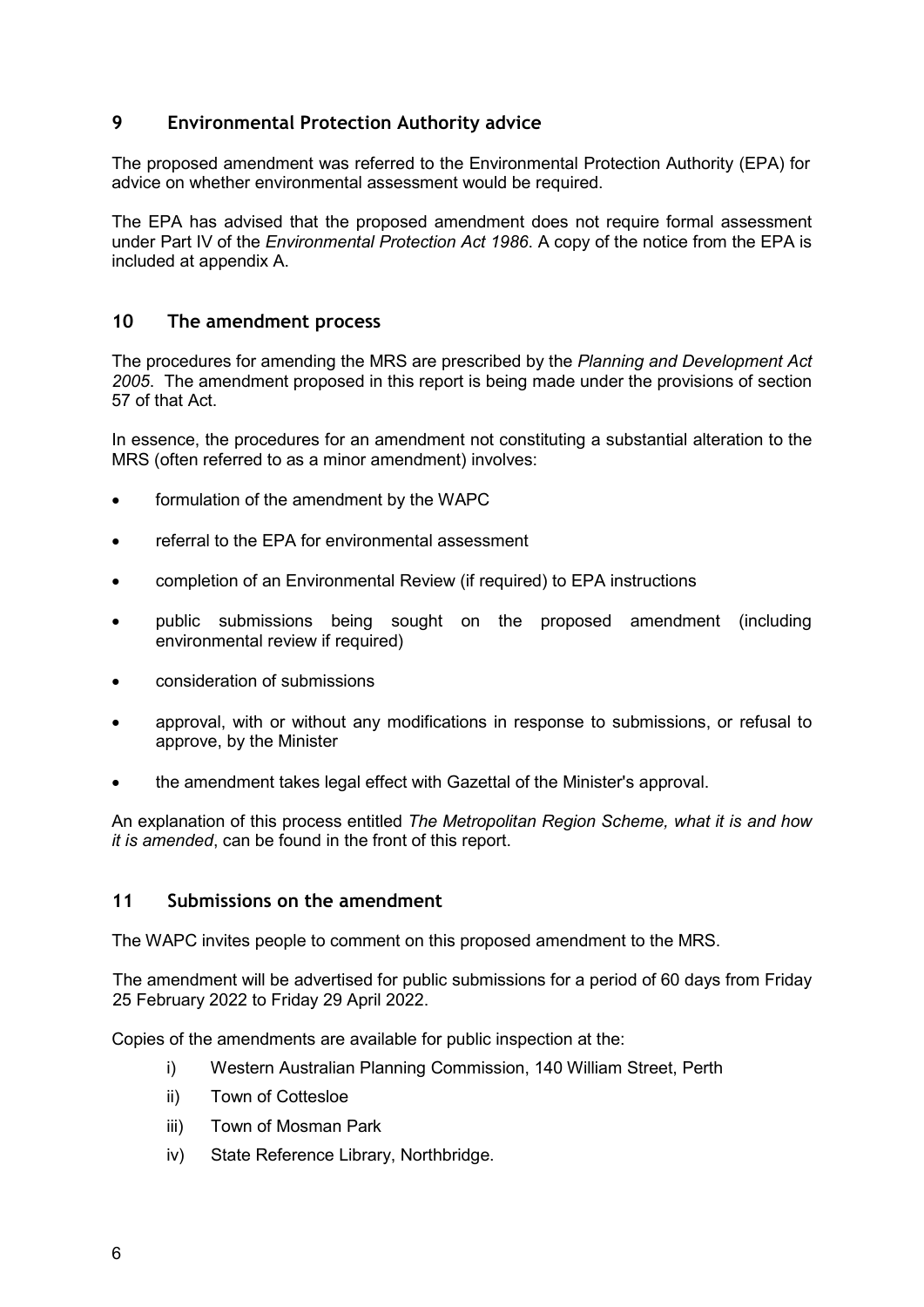Online submissions are encouraged via: *[https://consultation.dplh.wa.gov.au.](https://consultation.dplh.wa.gov.au/)*

Written submissions commenting on the amendment should be sent to:-

The Secretary Western Australian Planning Commission Locked Bag 2506 PERTH WA 6010

or by email to:

*[RegionPlanningSchemes@dplh.wa.gov.au.](mailto:RegionPlanningSchemes@dplh.wa.gov.au)*

#### **and must be received by 5 pm Friday 29 April 2022.**

All submissions received by the WAPC will be acknowledged.

For your convenience a submission form (Form 57) is contained in this report (Appendix E). Additional copies of the form are available from the display locations and the Department of Planning, Lands and Heritage website via *www.dplh.wa.gov.au/mrs-amendments*.

You should be aware that calling for public submissions is a public process and all submissions lodged will become public. All submissions are published and made available when the Minister has made a determination on the amendment. Advice of disclosure and access requirements are shown on side two of the submission form.

Before making your submission, it is recommended that you read the information in appendix D of this report regarding preparing a submission.

#### **12 Modifications to the amendment**

After considering any submissions received from Government agencies and the public, the WAPC may recommend that the Minister modify the amendment. The Minister may approve the amendment, with or without any modifications in response to submissions, or decline to approve.

#### **13 Final outcome**

The recommendations of the WAPC, including any modifications, along with the determination of the Minister, are published in a report on submissions. Anyone who has made a submission, along with affected landowners, will be notified of the outcome when the amendment is gazetted to give it legal effect.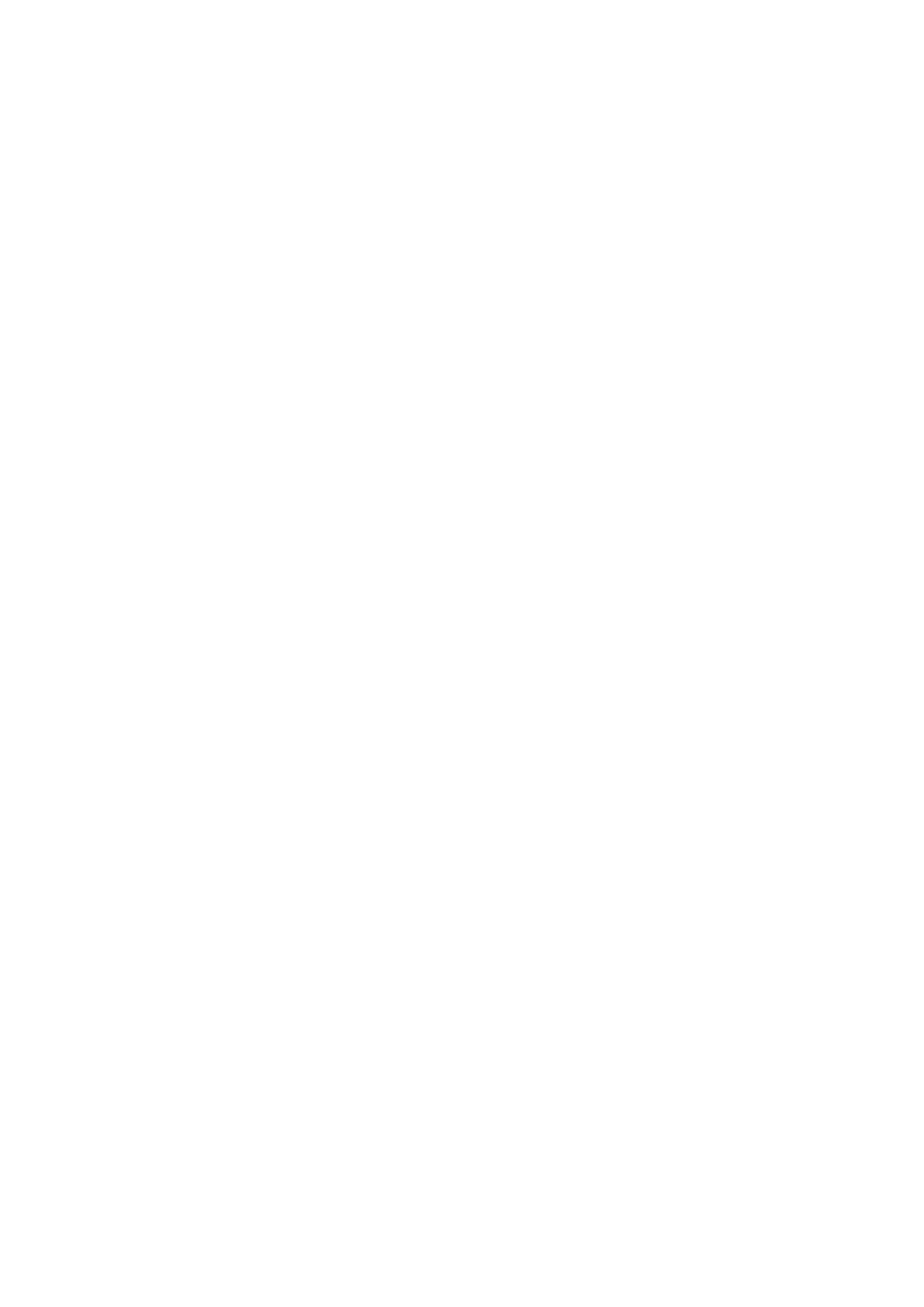**MRS Amendment 1389/57**

**Lot 556 Curtin Avenue, Cottesloe (The McCall Centre)**

> **Amending Figure Proposal 1**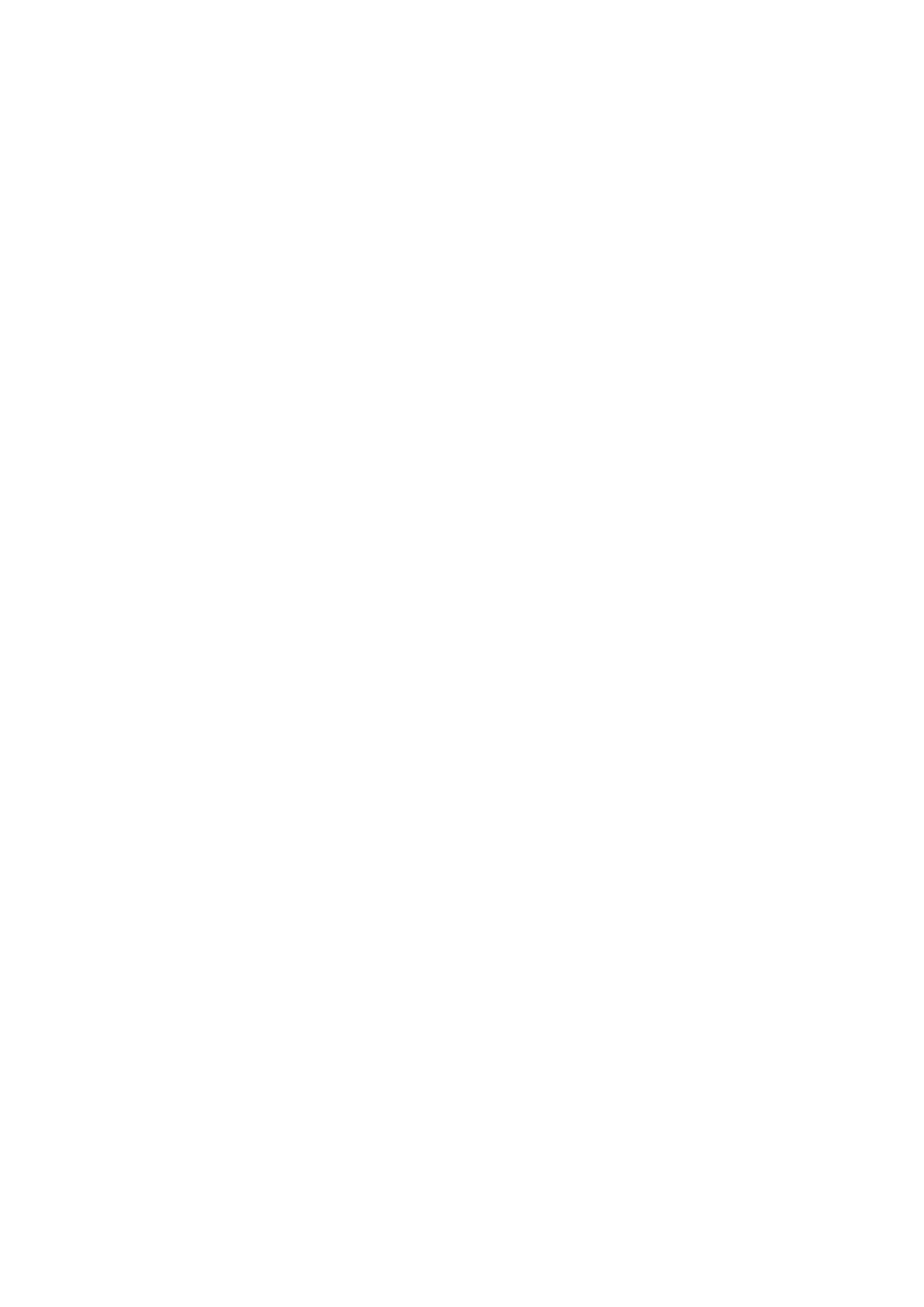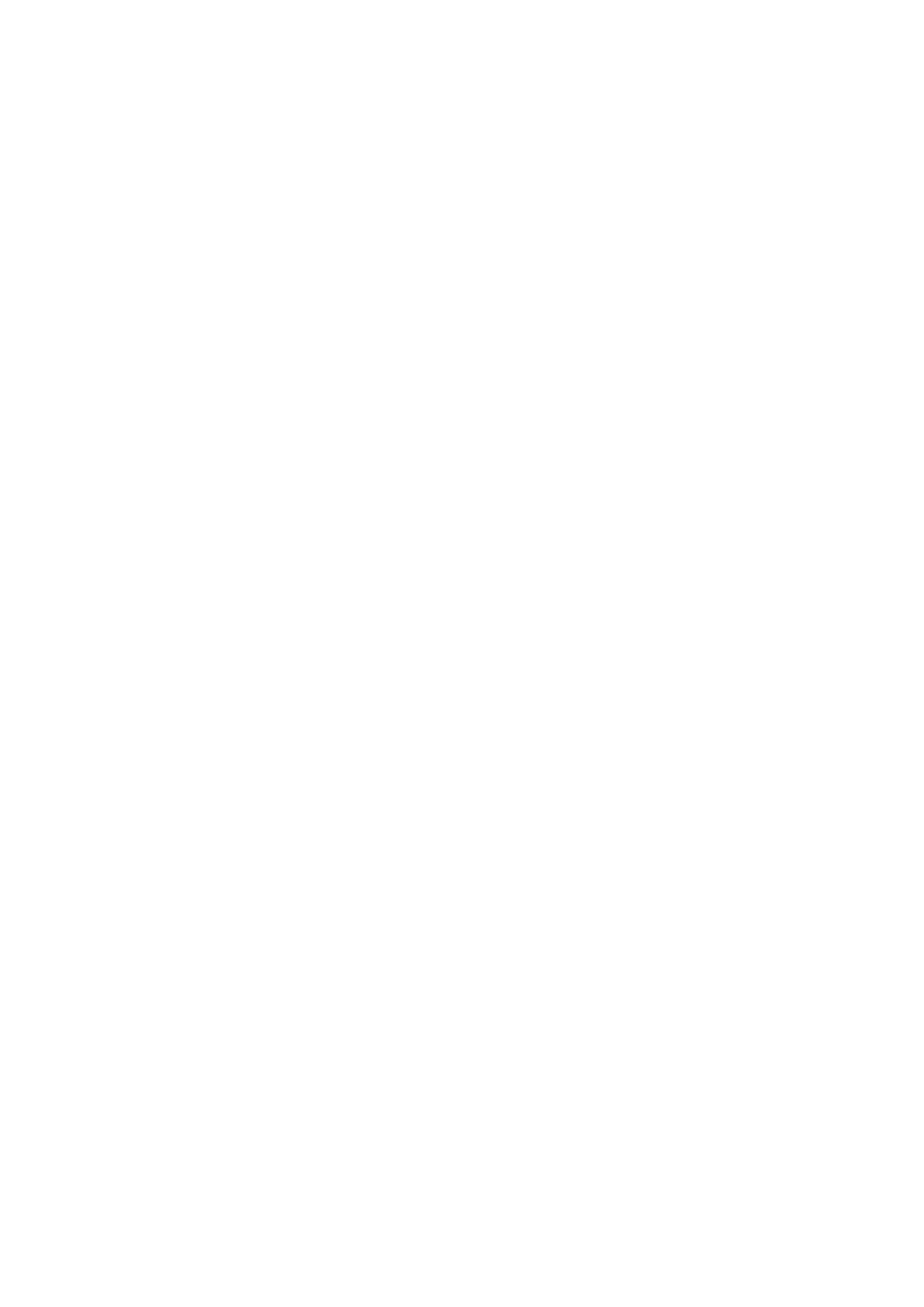**Appendix A**

**Notice of environmental assessment**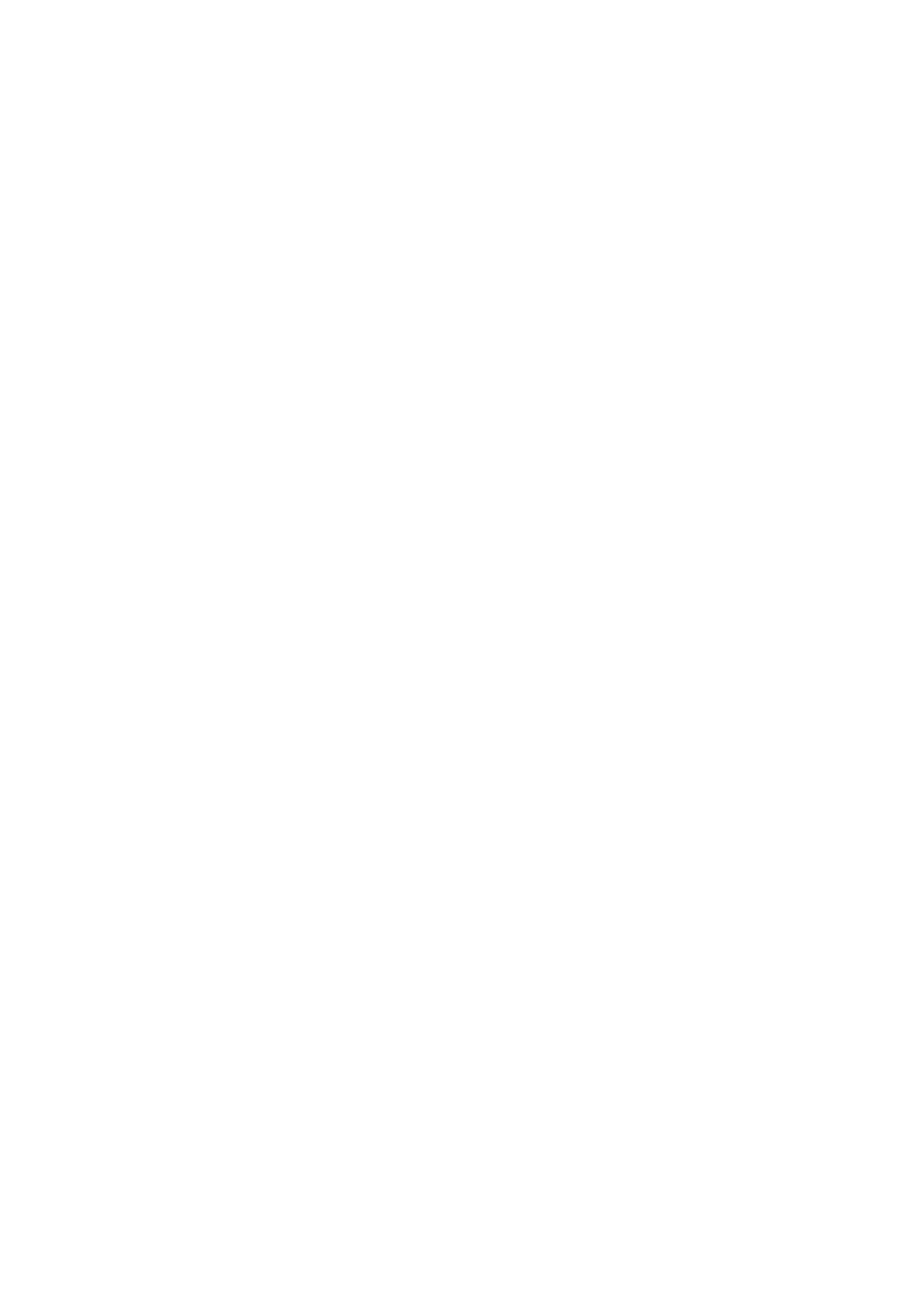

Ms Sam Fagan Chief Executive Officer Western Australian Planning Commission Locked Bag 2506 **PERTH WA 6001**

| Our Ref: | CMS18101                                |
|----------|-----------------------------------------|
|          | Enquiries: Danielle Matthews, 6364 6430 |
| Email:   | Danielle.Matthews@dwer.wa.gov.au        |

Dear Ms Fagan

## **DECISION UNDER SECTION 48A(1)(a) Environmental Protection Act 1986**

| <b>SCHEME</b>                | Metropolitan Region Scheme Amendment<br>1389/57 |
|------------------------------|-------------------------------------------------|
| <b>LOCATION</b>              | Area generally bound by Curtin Avenue road      |
|                              | reserve and Lots 501, 504 and 555 Curtin        |
|                              | <b>Avenue</b>                                   |
| <b>RESPONSIBLE AUTHORITY</b> | <b>Western Australian Planning Commission</b>   |
| <b>DECISION</b>              | Referral Examined, Preliminary Investigations   |
|                              | and Inquiries Conducted. Scheme Amendment       |
|                              | Not to be Assessed Under Part IV of the EP Act. |
|                              | No Advice Given. (Not Appealable)               |

Thank you for referring the above scheme to the Environmental Protection Authority (EPA).

After consideration of the information provided by you, the EPA considers that the proposed scheme should not be assessed under Part IV Division 3 of the *Environmental Protection Act 1986* (EP Act) and that it is not necessary to provide any advice or recommendations. I have attached a copy of the Chair's determination of the scheme.

Please note the following:

- For the purposes of Part IV of the EP Act, the scheme is defined as an assessed scheme. In relation to the implementation of the scheme, please note the requirements of Part IV Division 4 of the EP Act.
- There is no appeal right in respect of the EPA's decision to not assess the scheme.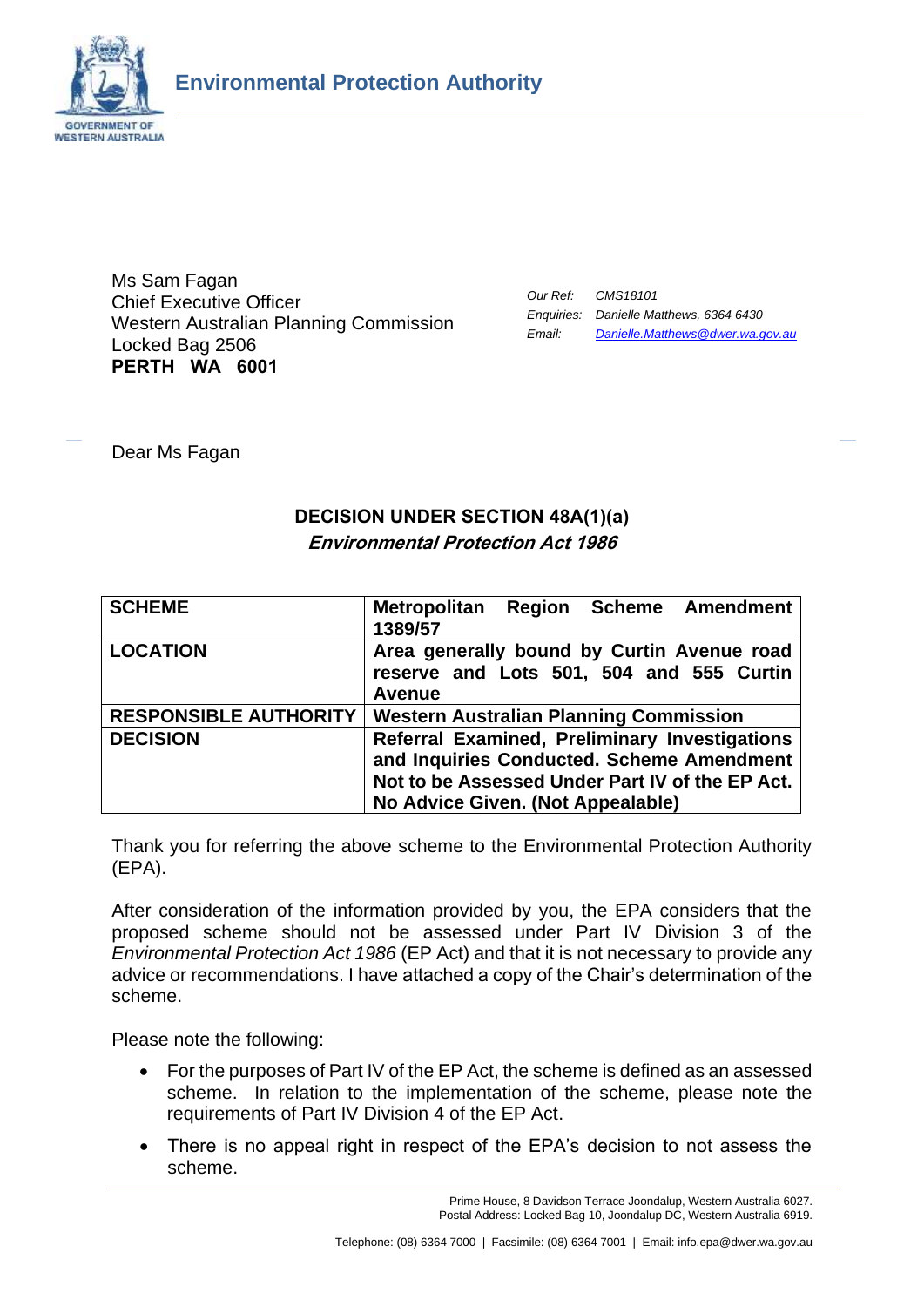A copy of the Chair's determination will be made available to the public via the EPA website.

Yours sincerely

Duhlio Goundrey

Dehlia Goundrey **Director EPA Services**

7 December 2021

Encl. Chair's Determination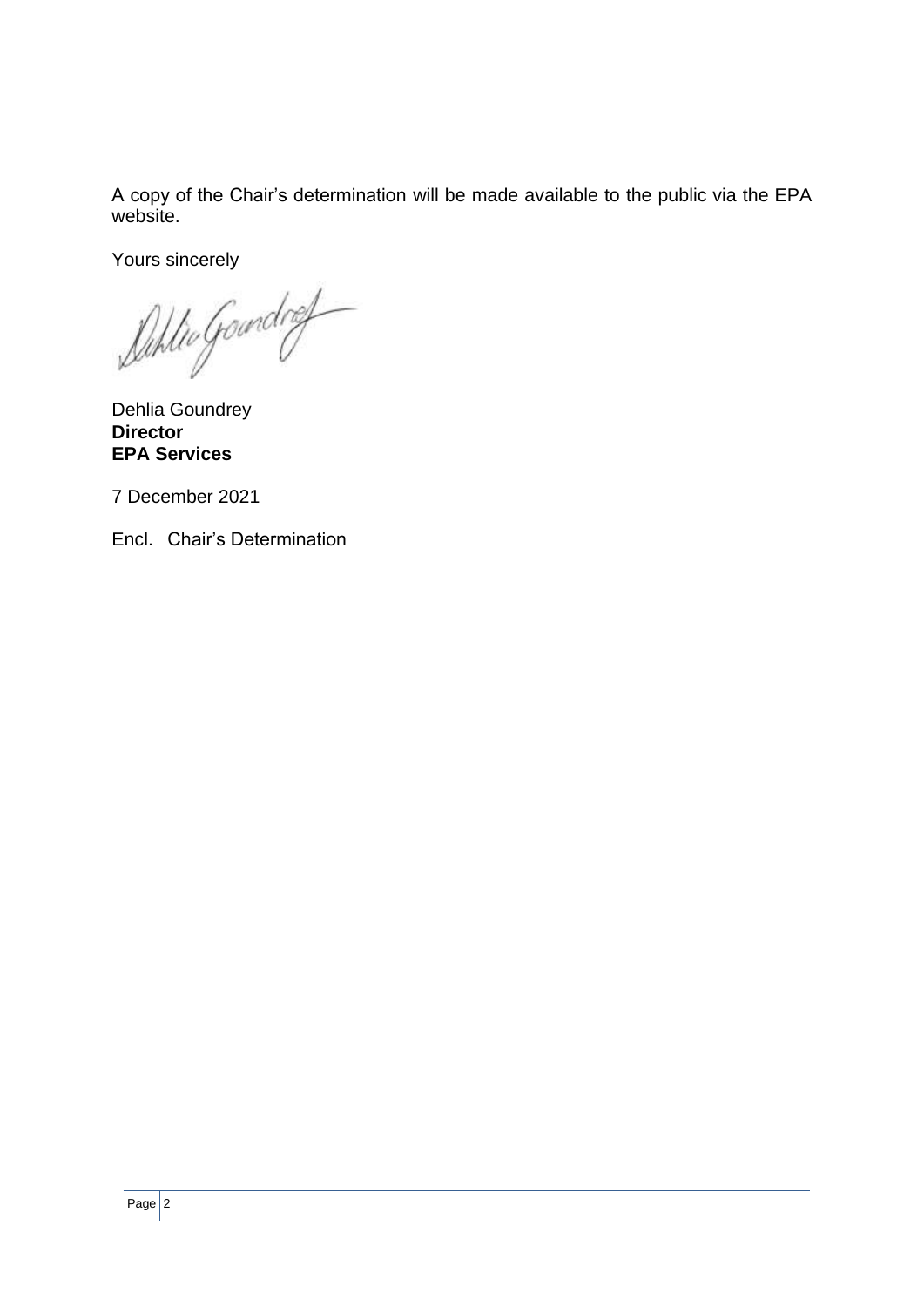

# **Environmental Protection Authority**

WESTERN AUSTRALIA

S48A Referrals

| Title:                                |          | Metropolitan Region Scheme Amendment 1389/57                                                                                                                                                                                                                                                                                                                                                                                                                      |
|---------------------------------------|----------|-------------------------------------------------------------------------------------------------------------------------------------------------------------------------------------------------------------------------------------------------------------------------------------------------------------------------------------------------------------------------------------------------------------------------------------------------------------------|
| Location:                             |          | Area generally bound by Curtin Avenue road reserve and Lots 501, 504 and 555 Curtin Avenue                                                                                                                                                                                                                                                                                                                                                                        |
| Description:                          |          | The Western Australian Planning Commission proposes to transfer approximately 8,028 square<br>metres of land in Cottesloe from the Public Purposes - Special Uses reservation to the Urban<br>zone. The site is occupied by Old Cable Station, listed on the State Register of Heritage Places,<br>and was previously used as the McCall Centre. The proposed urban zoning is to facilitate the<br>sale of the land, which is surplus to Government requirements. |
| Ref ID:                               | CMS18101 |                                                                                                                                                                                                                                                                                                                                                                                                                                                                   |
| Date Received: 10/11/2021             |          | Date Sufficient Information Received: 25/11/2021                                                                                                                                                                                                                                                                                                                                                                                                                  |
| <b>Responsible Authority:</b>         |          | Western Australian Planning Commission, Locked Bag 2506 Perth WA 6001                                                                                                                                                                                                                                                                                                                                                                                             |
| Contact:                              |          | <b>Brett Pye</b>                                                                                                                                                                                                                                                                                                                                                                                                                                                  |
|                                       |          | Preliminary Environmental Factors: Flora and Vegetation, Terrestrial Fauna, Social Surroundings                                                                                                                                                                                                                                                                                                                                                                   |
| <b>Potential Significant Effects:</b> |          | Implementation of the scheme may result in clearing of<br>vegetation including potential habitat for endangered black<br>cockatoos, and impact to aboriginal and heritage values.                                                                                                                                                                                                                                                                                 |
| Management:                           |          | The EPA advises that existing trees and vegetation including habitat<br>for endangered black cockatoos should be retained through future<br>development of the land. Planning for future development should<br>consider the aboriginal and historical heritage values of the site.                                                                                                                                                                                |
| Determination:                        |          | Examined, Preliminary Investigations<br>Referral<br>and<br><b>Inquiries</b><br>Conducted. Scheme Amendment Not to be Assessed Under Part IV of<br>EP Act. No Advice Given. (Not Appealable)                                                                                                                                                                                                                                                                       |

The EPA has carried out some investigations and inquiries before deciding not to assess this scheme. In deciding not to formally assess schemes, the EPA has determined that no further assessment is required by the EPA.

This Determination is not appealable.

Chair Initials: MAC

Date: 30 November 2021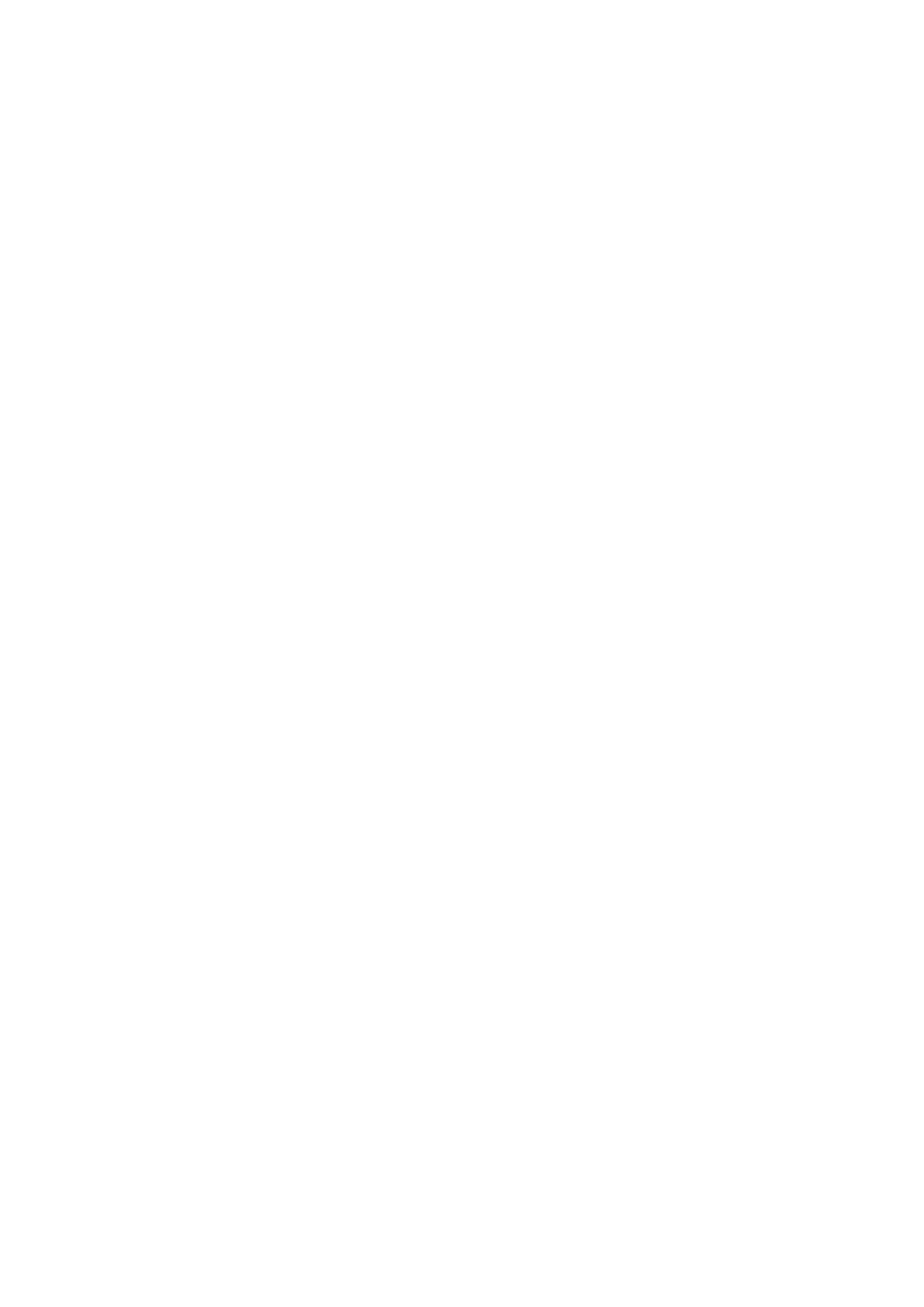**Appendix B**

**List of detail plans supporting the amendment**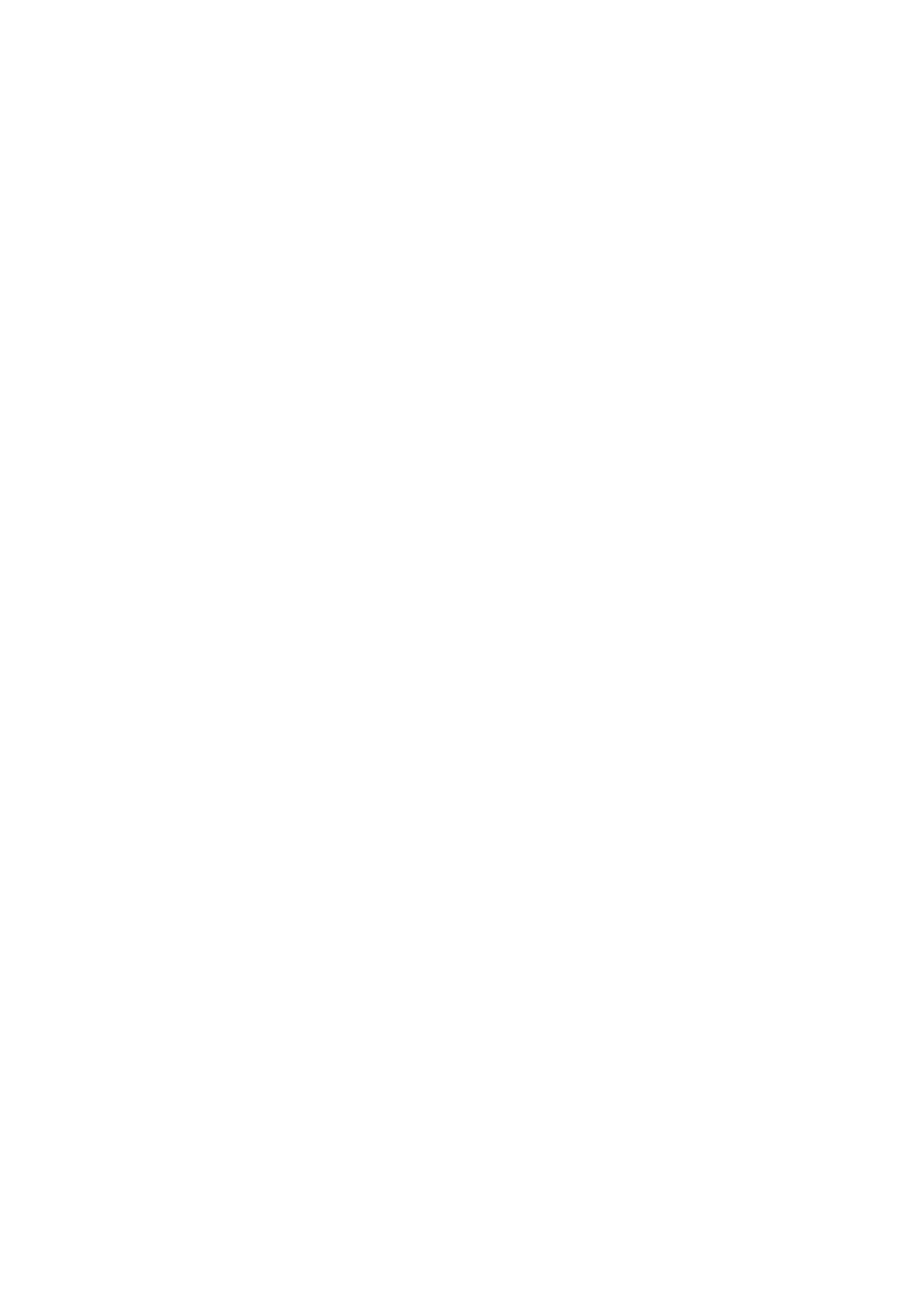**Metropolitan Region Scheme Amendment 1389/57**

**Lot 556 Curtin Avenue, Cottesloe (The McCall Centre)**

**as advertised**

**Amending Plan 3.2783 Detail Plans** 1.6395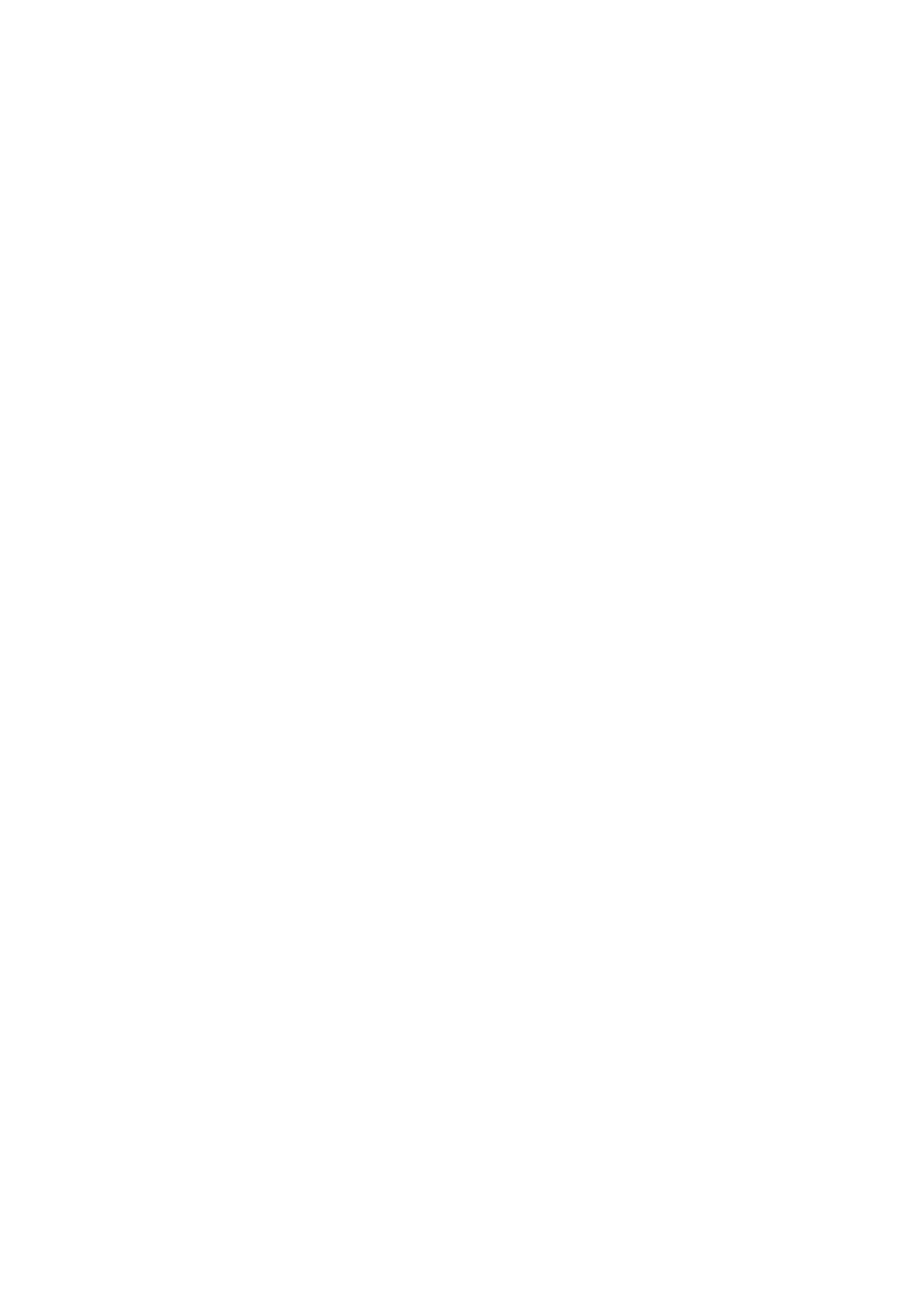**Appendix C**

**Your property and the planning system – region schemes**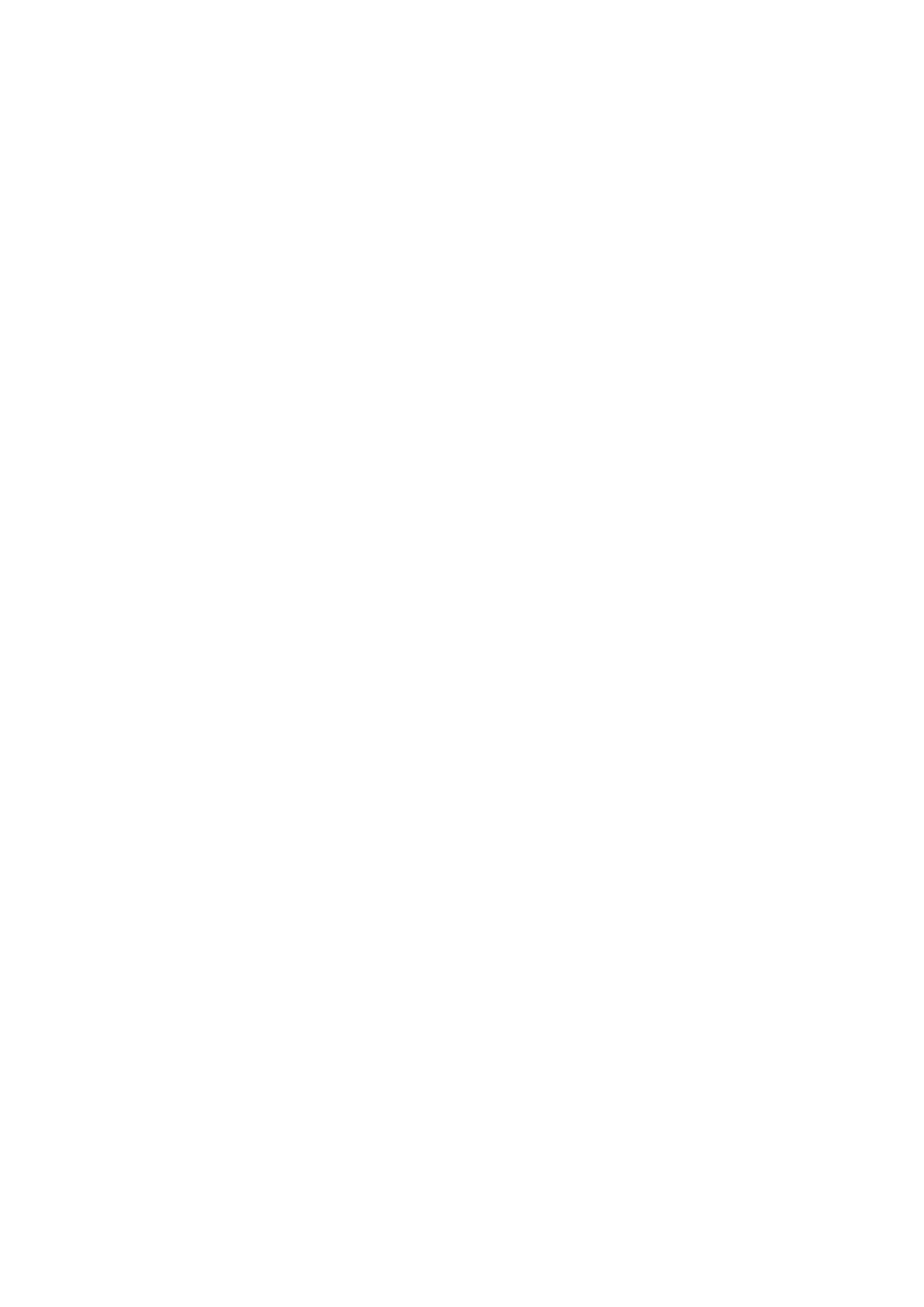## **Your property and the planning system – region schemes Rights to compensation in relation to reserved land**

The Western Australian Planning Commission (WAPC) has statewide responsibility for planning how land in metropolitan and regional areas can be used and developed. It does this by reserving and zoning land for immediate and future development through region schemes and/or planning control areas.

## Region schemes

The WAPC administers three region schemes which classify land into zones and reservations:

- Metropolitan Region Scheme
- Peel Region Scheme
- Greater Bunbury Region Scheme.

**Zones** are large areas identified for purposes such as industry (industrial zone) and residential (urban zone).

**Reservations** are required for public purposes such as schools, railways, major roads, and parks and recreation.

## How do you amend a region scheme?

Schemes can be amended as regions grow and change. This process begins with the local government, landowner, State Government or WAPC making a request to amend a scheme. The WAPC considers the request and can either refuse or approve the initiation of an amendment.

The amendment process is lengthy and in general, takes between 12 to 24 months to complete and includes extensive consultation with landowners and the broader community. In some cases amendments are subject to assessment by the Environmental Protection Authority. Amendments can be classified as Major or Minor, in accordance with *Development Control Policy 1.9 – Amendment to Region Schemes*.

## Planning Control Area

In some instances, the WAPC will use a planning control area (PCA) to protect land required for a particular purpose from development until it may be reserved in one of the region schemes. A PCA acts in a similar manner as a region scheme but can be applied as a temporary measure to enable an amendment to be progressed. This also provides affected landowners with rights to claim compensation while a decision is made to reserve land or not. A PCA is valid for up to five years.

This means the WAPC is the decision-making authority for any development applications on land within a PCA. A person must not commence and carry out development within the PCA area without the prior approval of the WAPC. There are penalties for failure to comply with this requirement. The same compensation and alternative purchase rules apply as with a region scheme. However, if compensation is paid and the PCA or reservation is reduced or removed in the future, the compensation is repayable in whole or part upon the subsequent sale or subdivision of the property.

### What if your land is proposed to be reserved?

The WAPC approaches landowners on land proposed to be reserved and invites them to comment through the amendment process.

The Government will ultimately acquire reserved land, but as the reservations are strategic and longterm requirements, the land can generally remain in private ownership until it is needed for the public purpose. Several options are available to the owners of reserved land:

- **Retain ownership of your property** and continue quiet enjoyment until it is needed for the public purpose. You may complete any development or subdivision approved prior to the reservation taking effect. Under nonconforming use rights, you may continue to use the property for the purpose for which it was legally being used immediately before the reservation came into effect.
- **Sell the property on the open market** to another person(s). The WAPC recognises that the reservation may make this difficult. Subject to acquisition priorities and the availability of funds, the WAPC would be willing to consider purchasing a reserved property if an owner is unable to achieve a private sale on the open market. This does affect your right to otherwise claim statutory compensation (outlined in the compensation section below).
- **Offer the property for sale** to the WAPC. Subject to acquisition priorities and the availability of funds, the WAPC would be willing to consider purchasing a reserved property. The WAPC purchases a property at its current market value, ignoring the impact of the reservation and proposed public purpose. The WAPC obtains two independent valuations to provide it with advice on the value of the property.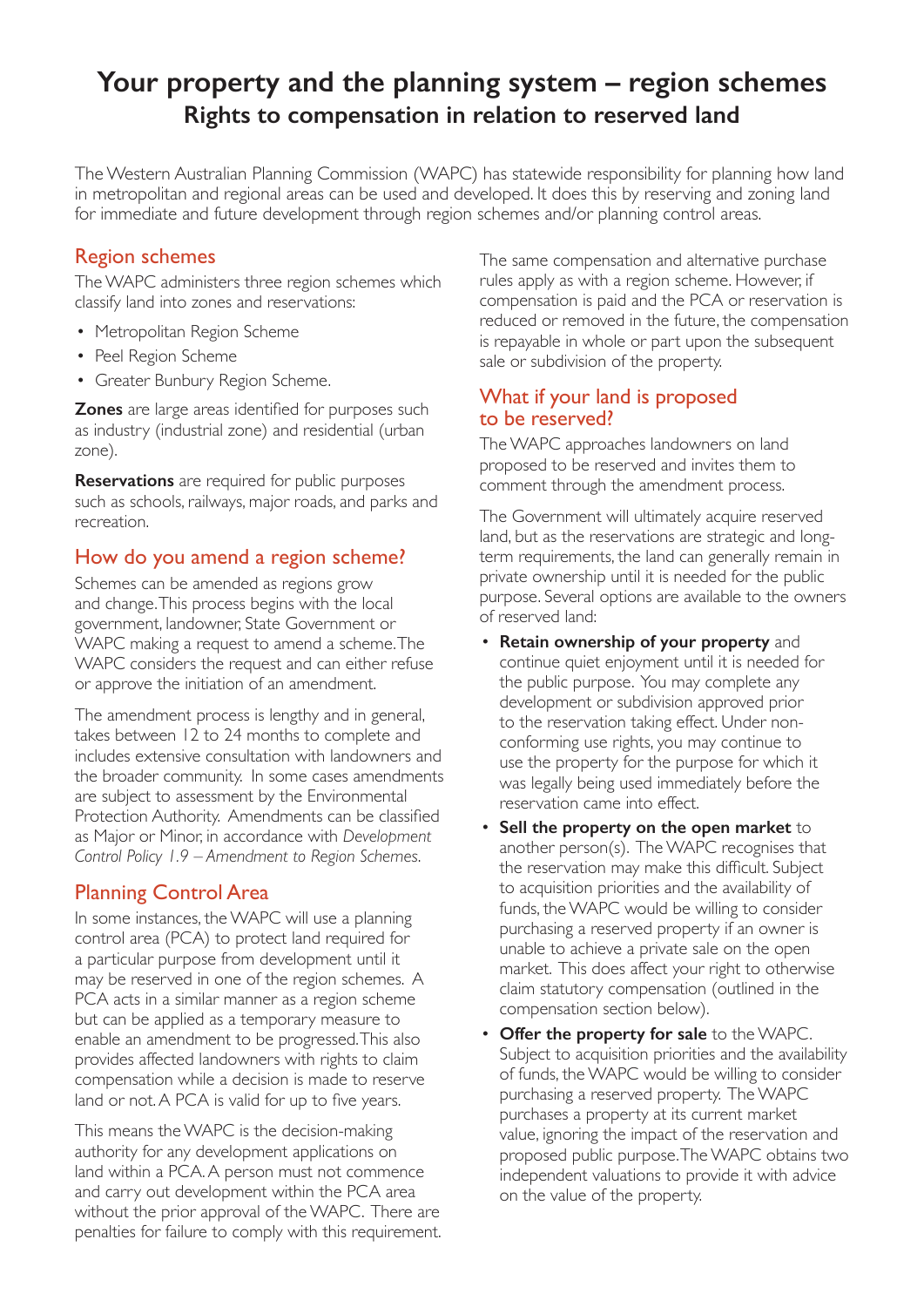## Am I entitled to claim compensation?

If your land is reserved in a region scheme or subject to a PCA and **you are the owner of the land when it was first reserved or the PCA was declared**, you may be able to make a claim for compensation for injurious affection if:

- 1. **Private Sale –** you sell the property on the open market at a reduced price (due to the effect of the reservation or PCA); or
- 2. **Refused development –** the WAPC has either refused a development application over the property or approved it subject to conditions that are unacceptable to you.

## What is injurious affection?

Injurious affection occurs when the value of a piece of land is affected by the application of a reservation or restriction for a public purpose.

### How do I claim compensation?

#### 1. Private sale

If you wish to sell your property on the open market at a reduced price (affected value), you will need to complete a *Notice of Intention to Sell* form, which is available online at www.dplh.wa.gov.au. The Department of Planning, Lands and Heritage will establish the extent of the reservation and forward the notice to the Board of Valuers.

The Board of Valuers will determine the value of the property as if there was no reservation or PCA (unaffected value). You may wish to attend the board's meeting to present any matters you believe are relevant to the value of your property.

Following the board's decision:

- The board will advise you of the unaffected value of the property.
- You pay the board's valuation fee to the department and you will be advised of the affected value of the property (as determined by the WAPC) – the minimum price for which you can sell the property and receive the full amount of compensation (the difference between the affected and unaffected values). The valuation fee is refundable upon the sale of the property and the payment of compensation.
- You then arrange the sale of the property (either privately or through an agent) – the sale price must not be less than the affected value.

**You (and your agent) must inform prospective purchasers that you are selling the property at a reduced price and that you will be claiming compensation for injurious affection from the WAPC. You must also include a special condition in the offer and acceptance.**

- After you sell the property, you can make a claim for compensation for injurious affection through the WAPC **within six months** of the property being sold (registered at Landgate).
- After the WAPC pays compensation, the WAPC will lodge a notification on the Certificate of Title to identify that it has paid compensation, which is only payable once.
- If the property does not sell within one year of the board's valuation, you may ask the board to revalue the property. The sale process is then repeated.
- Alternatively, you may wish to ask the WAPC to purchase the property, as you have been unable to sell it privately. The WAPC will purchase the property at its then fair market value (unaffected value).

#### 2. Refused development

If the WAPC refused your development application or approved it subject to unacceptable conditions, you may make a claim for compensation for injurious affection **within six months** of the WAPC's decision.

The WAPC will either pay compensation or may elect to purchase the property instead of paying compensation. If the WAPC elects to purchase the property, it obtains valuations for the fair market value (unaffected value) as at the date of the election to purchase.

## What is compulsory acquisition?

If land is required for a reservation and has not been previously acquired or compensation has been claimed, the Government may compulsorily acquire the property. The WAPC will obtain independent valuations and make an offer of compensation, in accordance with the *Land Administration Act 1997*.

## How can I view a region scheme?

- online at www.dplh.wa.gov.au/your-propertyand-region-schemes
- office of the WAPC and the Department of Planning, Lands and Heritage Level 2, 140 William Street, Perth
- any local government office.

The WAPC operates in accordance with the *Planning and Development Act 2005* and receives administrative support from the Department of Planning, Lands and Heritage.

This information is correct as at January 2019.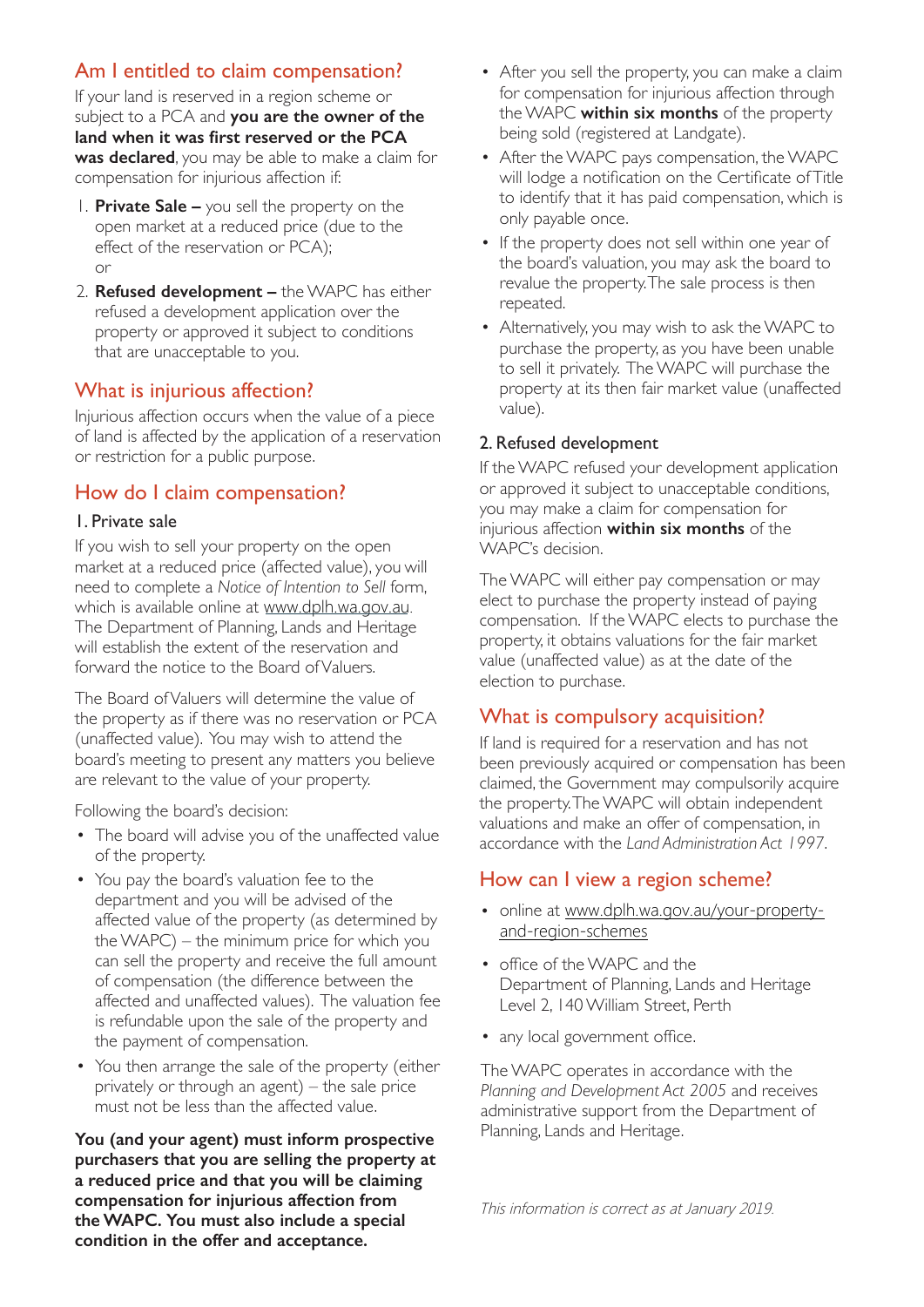**Appendix D**

**Preparing a submission**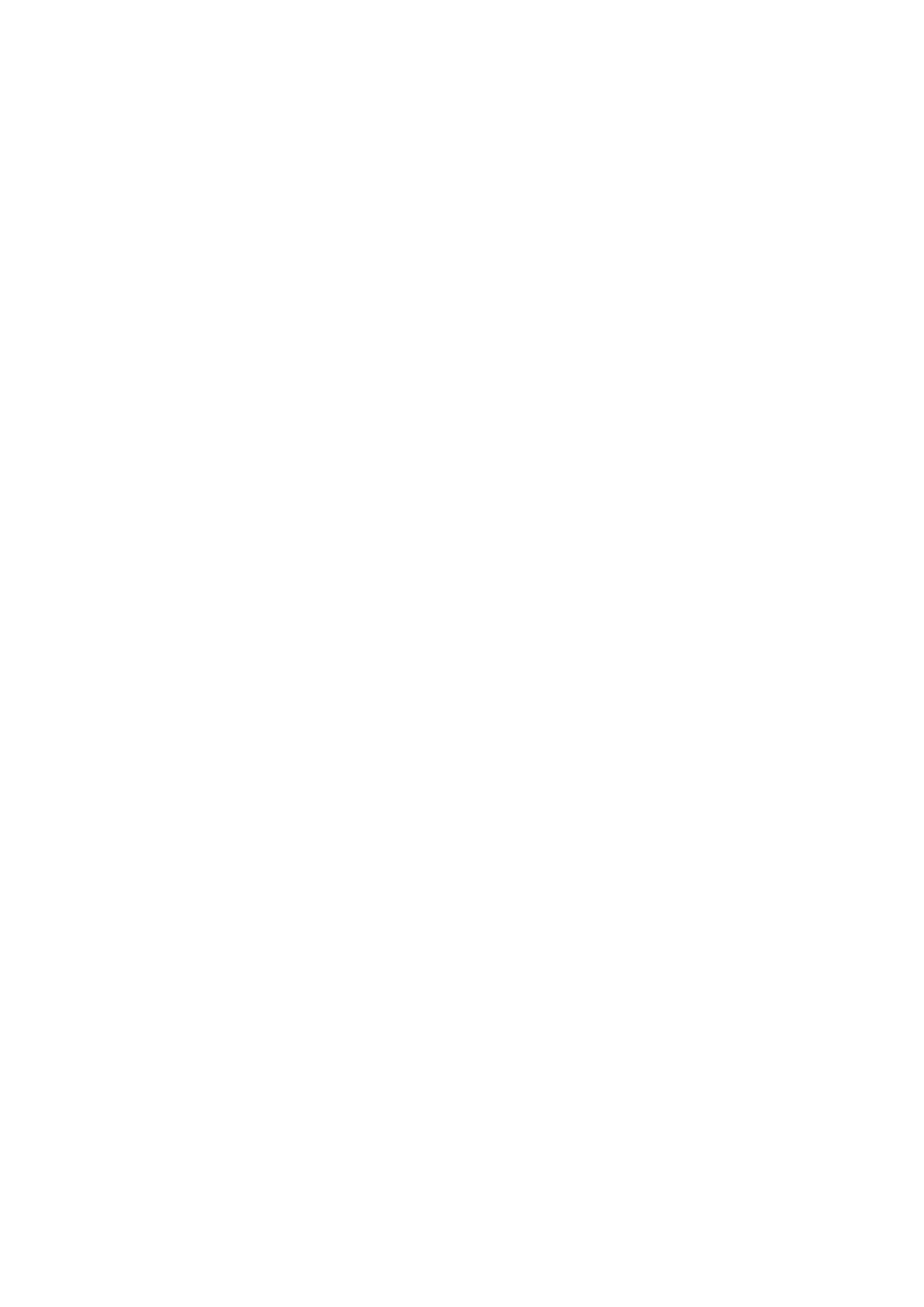## **Preparing a submission**

The WAPC welcomes comment on proposed amendments to the MRS from interested individuals, groups and organisations.

#### **What is a submission?**

A submission is a way to express your opinion and provide information. It is an opportunity to explain why the amendment should be supported, withdrawn or modified. Suggestions of alternative courses of action are also welcomed.

Making a submission is not the same as voting in an election. The number of submissions received for or against a proposal will not in itself determine the result. Rather, it is the reasoned argument of why a particular thing should or should not be done. Your submission will assist the WAPC in reviewing its planning proposal before proceeding. Advertised proposals are often modified in response to the public submission process.

#### **What should I say?**

Your comments should focus on the particular issues that arise from the proposed amendment. If there are a number of components in the amendment, please indicate exactly which ones you are addressing.

It is important that you state your point of view clearly and give reasons for your conclusions and recommendations. These may include an alternative approach or other ways for the WAPC to improve the amendment or make it more acceptable. Indicate the source of your information or argument where applicable.

If you prefer not to write your own comments, you may consider joining a group interested in making a submission on similar issues. Joint submissions can increase the pool of ideas and information.

#### **Before lodging your submission**

The WAPC prefers to receive submissions online at *[www.dplh.wa.gov.au/mrs-amendments](http://www.dplh.wa.gov.au/mrs-amendments)*, however, hardcopy submissions can also be accepted (form 57 – appendix E).

Please remember to complete all fields in the submission form including your name, contact details and whether you would like to attend a hearing. Pleased limit the number of attachments, where possible, ensuring they are directly relevant to the proposed amendment you are commenting on.

The closing date for submissions and how to lodge them is shown on form 57 and in the submissions on the amendment section of the amendment report.

Some amendments may be subject to an environmental review. Under these circumstances, the WAPC will forward a copy of any submission raising environmental issues to the EPA.

You should be aware that all submissions lodged with the WAPC are subject to regulations on disclosure and access, and your submission will become a public document.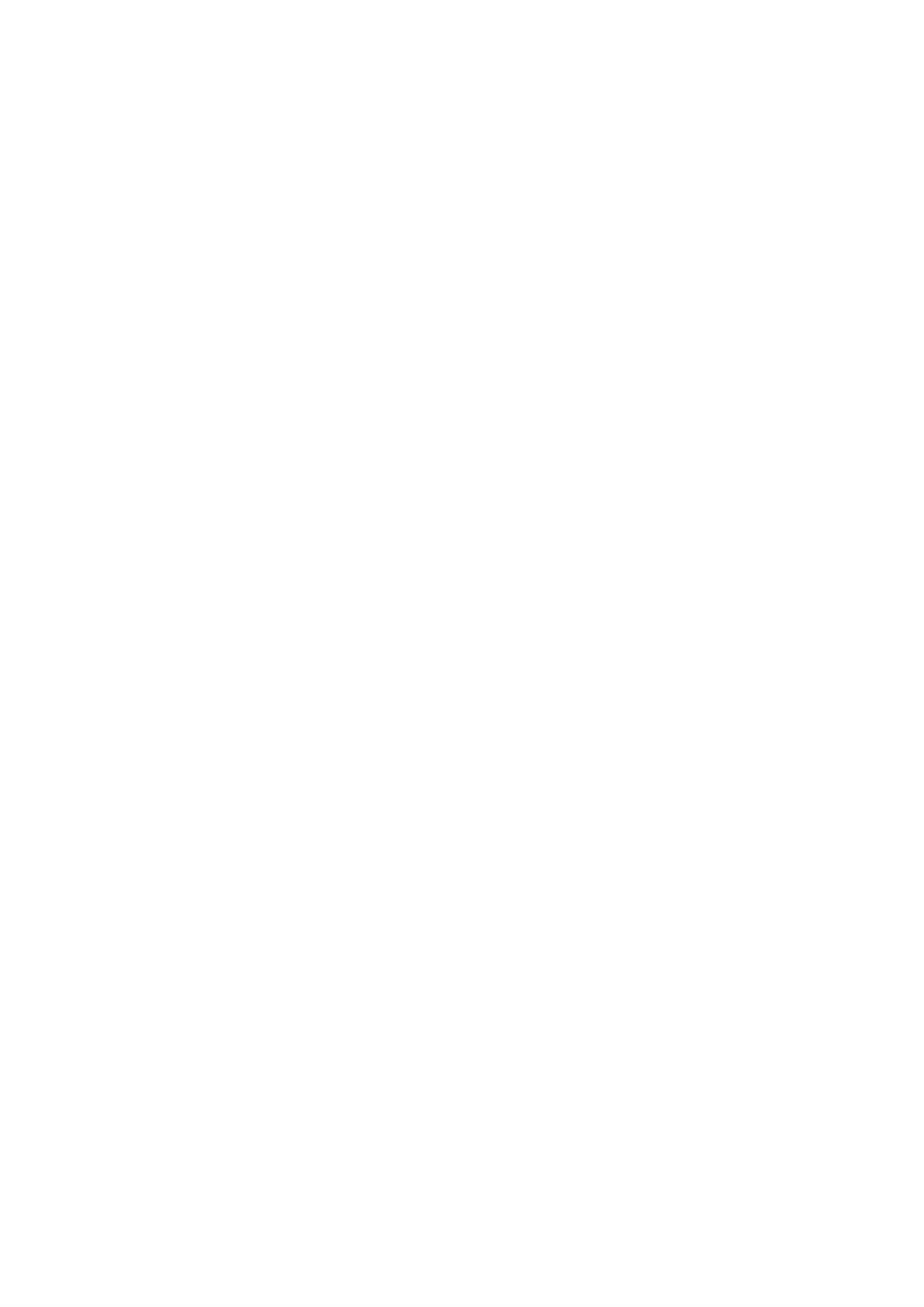**Appendix E**

**Submission form for this amendment (form 57)**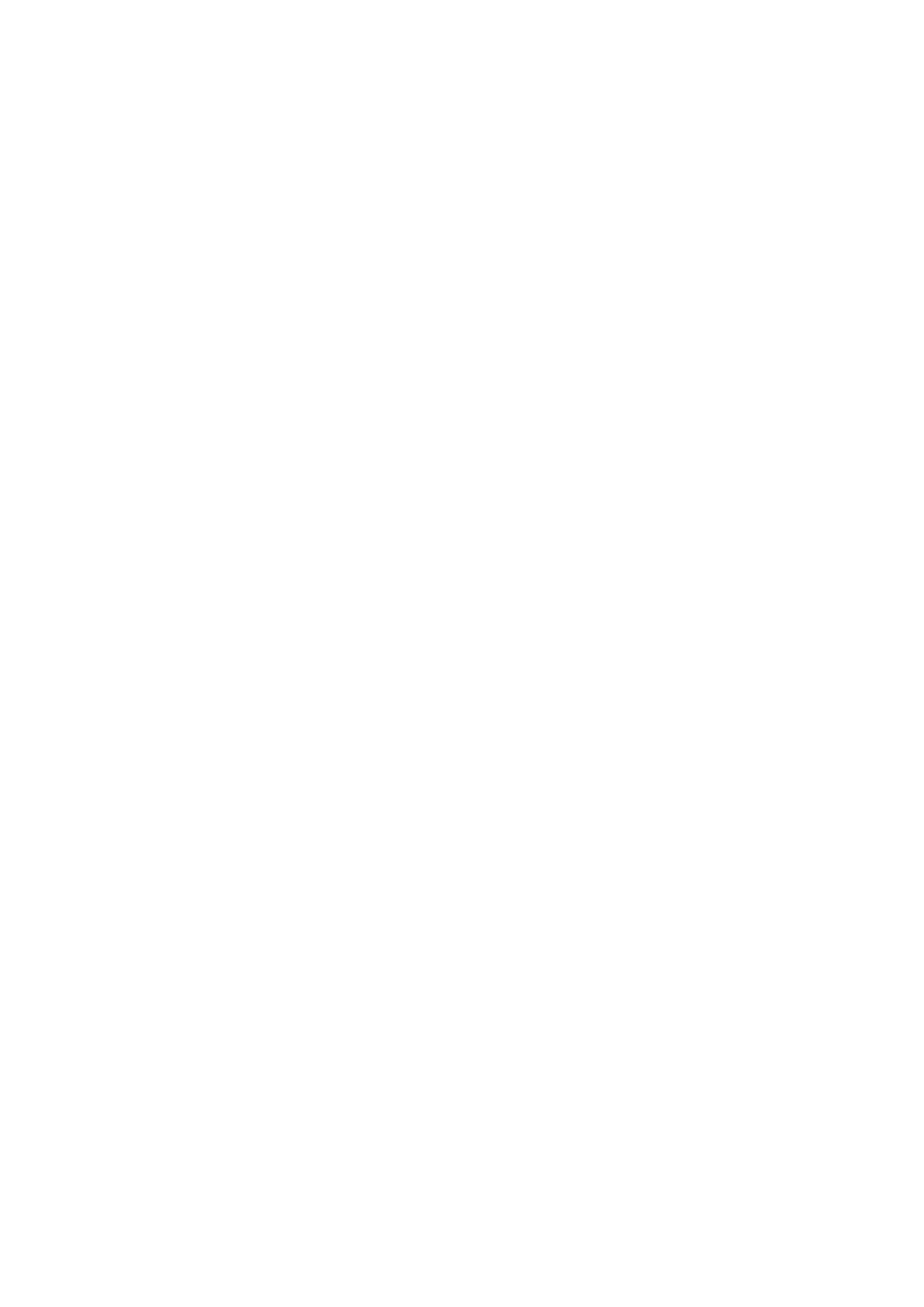#### **Section 57 Amendment (Minor)**

Form 57

### **Submission**

Metropolitan Region Scheme Amendment 1389/57

#### Lot 556 Curtin Avenue, Cottesloe (The McCall Centre)

To: Secretary Western Australian Planning Commission Locked Bag 2506 PERTH WA 6001

OFFICE USE ONLY SLIBMISSION NUMBER

RLS/1006

Submissions may be published as part of the consultation process. Do you wish to have your name removed from your submission?  $\Box$  Yes  $\Box$  No

Submission (Please attach additional pages if required. It is preferred that any additional information be loose rather than bound)

#### turn over to complete your submission